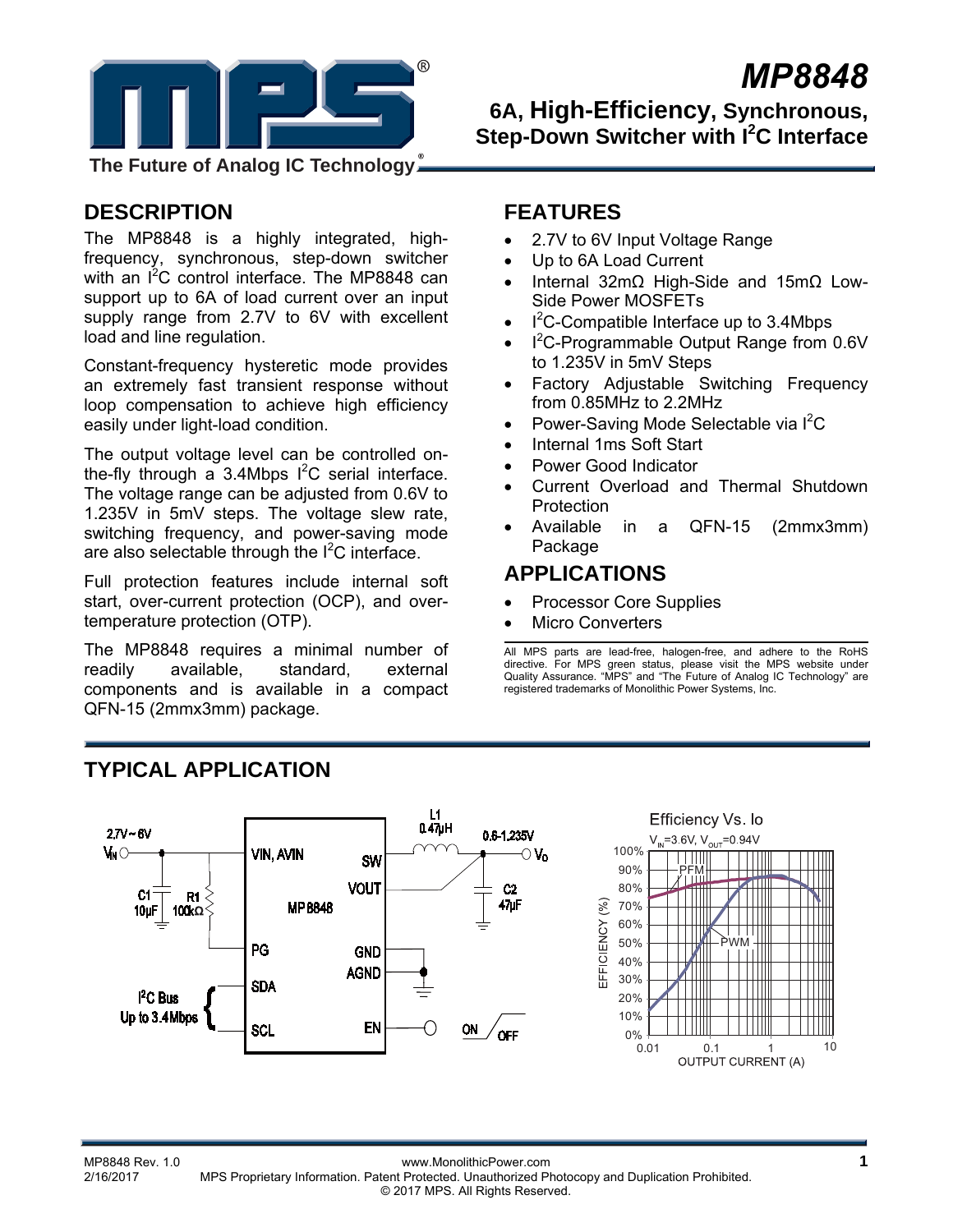

### **ORDERING INFORMATION**

| <b>Part Number*</b> | Package            | <b>Top Marking</b> |  |
|---------------------|--------------------|--------------------|--|
| MP8848GD            | $QFN-15$ (2mmx3mm) | See Below          |  |

\* For Tape & Reel, add suffix –Z (e.g. MP8848GD–Z)

### **TOP MARKING**

### **AVV**

YWW

#### LLL

AVV: Product code of MP8848GD Y: Year code WW: Week code LLL: Lot number



### **PACKAGE REFERENCE**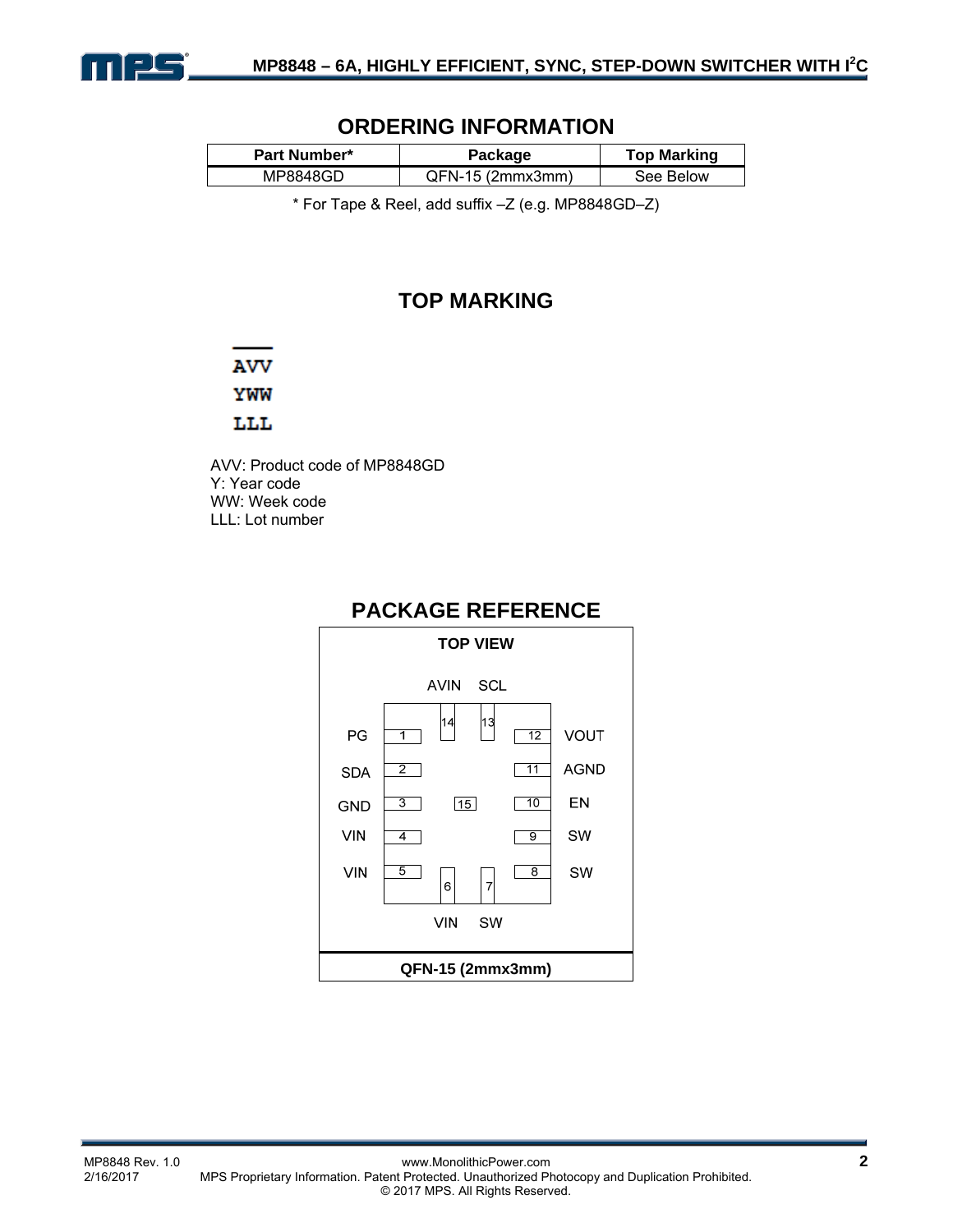# **ABSOLUTE MAXIMUM RATINGS (1)**

|                                                              | 6.5V (8V for <10ns or 10V for <3ns) |
|--------------------------------------------------------------|-------------------------------------|
|                                                              |                                     |
|                                                              |                                     |
|                                                              |                                     |
| Continuous power dissipation $(T_A = +25^{\circ}C)^{(2)(4)}$ |                                     |
|                                                              |                                     |
|                                                              |                                     |
|                                                              |                                     |

#### *Recommended Operating Conditions* **(3)** Supply voltage (VIN) .......................... 2.7V to 6V Output voltage (VOUT) ............... 0.6V to 1.235V Operating junction temp.  $(T_1)$ ... -40°C to +125°C

| <b>Thermal Resistance</b>             | $\theta_{JA}$ $\theta_{JC}$ |  |
|---------------------------------------|-----------------------------|--|
| QFN-15 (2mmx3mm)                      |                             |  |
| EV8848-D-00A <sup>(4)</sup> 35 8 °C/W |                             |  |
| JESD51-7 <sup>(5)</sup> 70 15 °C/W    |                             |  |

#### **NOTES:**

- 2) The maximum allowable power dissipation is a function of the maximum junction temperature  $T_J$  (MAX), the junction-toambient thermal resistance  $\theta_{JA}$ , and the ambient temperature  $T_A$ . The maximum allowable continuous power dissipation at any ambient temperature is calculated by  $P_D$  (MAX) = (T<sub>J</sub> (MAX)-T<sub>A</sub>)/θ<sub>JA</sub>. Exceeding the maximum allowable power dissipation produces an excessive die temperature, causing the regulator to go into thermal shutdown. Internal thermal shutdown circuitry protects the device from permanent damage.
- 3) The device is not guaranteed to function outside of its operating conditions.
- 4) Measured on EV8848-D-00A, 4-layer PCB.
- 5) Measured on JESD51-7, 4-layer PCB.

<sup>1)</sup> Exceeding these ratings may damage the device.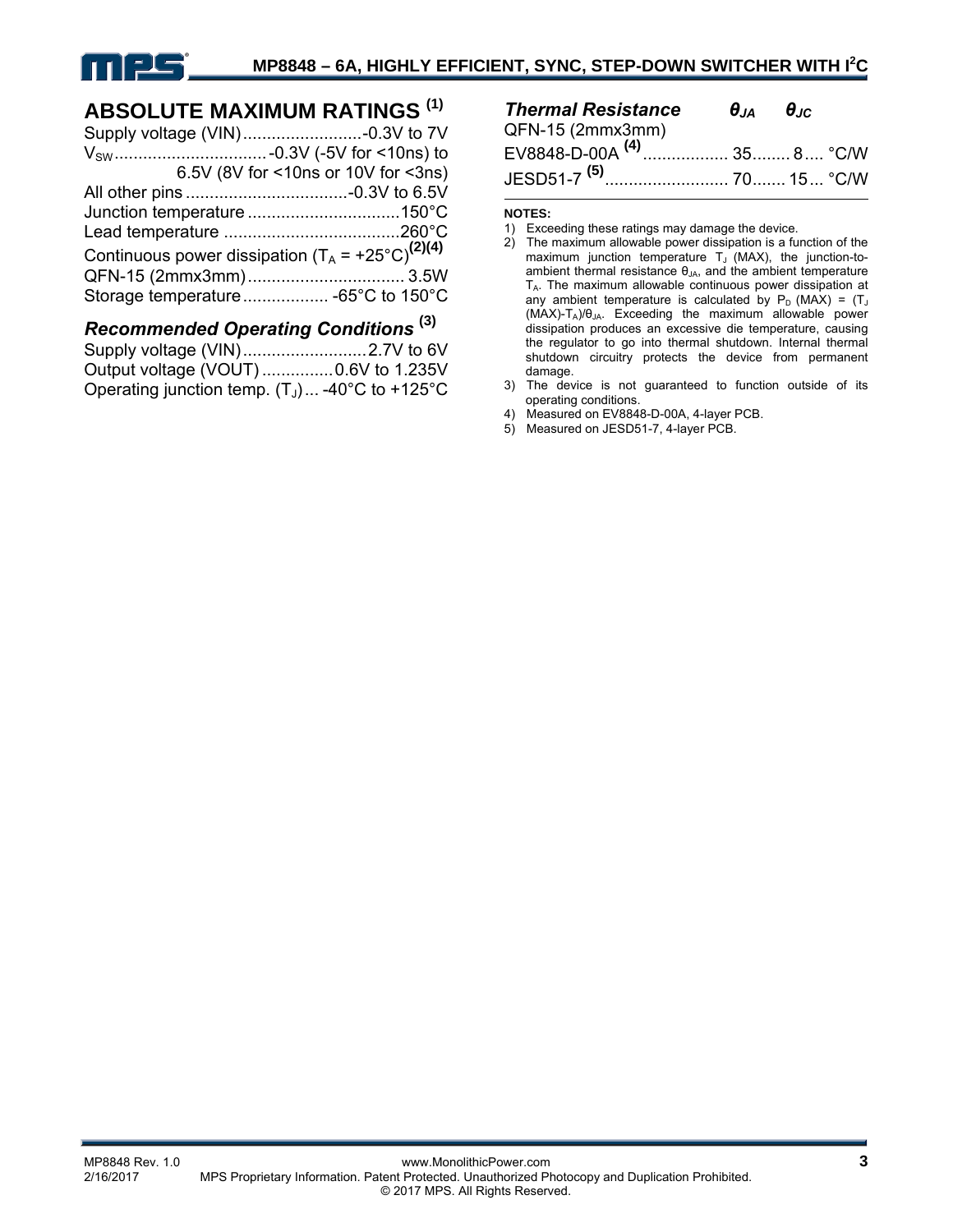

# **ELECTRICAL CHARACTERISTICS**

VIN = 5V,  $T_J$  = -40°C to +125°C <sup>(6)</sup>, typical value is tested at  $T_J$  = +25°C. The limit over temperature **is guaranteed by characterization, unless otherwise noted.** 

| Parameter                          | <b>Symbol</b>              | <b>Condition</b>                                                             | Min   | <b>Typ</b> | <b>Max</b>   | <b>Units</b> |
|------------------------------------|----------------------------|------------------------------------------------------------------------------|-------|------------|--------------|--------------|
| Input voltage range                | $V_{\text{IN}}$            |                                                                              | 2.7   |            | 6            | V            |
| Quiescent current                  | $I_{\mathsf{Q}}$           | $EN = 1.8V$ , no switching,<br>PFM mode                                      |       | 300        |              | μA           |
| Shutdown current                   | $I_{\rm S}$                | $EN = GND$ , $TJ = 25^{\circ}C$                                              |       |            | $\mathbf{1}$ | μA           |
|                                    | <b>VREF</b>                | $T_J = 25^{\circ}C$                                                          | 0.591 | 0.600      | 0.609        | V            |
| Internal reference voltage         |                            | $-40^{\circ}$ C < T <sub>J</sub> < 125 $^{\circ}$ C                          | 0.585 | 0.600      | 0.615        | $\vee$       |
| Lowest output voltage              |                            | Register = 00h, $T_J = 25^{\circ}C$                                          | 0.591 | 0.600      | 0.609        | V            |
|                                    | <b>V<sub>LOW</sub></b>     | $-40^{\circ}$ C < T <sub>J</sub> < 125 $^{\circ}$ C                          | 0.585 | 0.600      | 0.615        | $\vee$       |
| Highest output voltage             | V <sub>HIGH</sub>          | Register = $7Fh$ , T <sub>J</sub> = $25^{\circ}$ C                           | 1.216 | 1.235      | 1.254        | V            |
|                                    |                            | $-40^{\circ}$ C < T <sub>J</sub> < 125 $^{\circ}$ C                          | 1.204 | 1.235      | 1.266        | $\vee$       |
| Output voltage step                | $V_{\text{STEP}}$          |                                                                              |       | 5          |              | mV           |
| High-side switch on<br>resistance  | $R$ <sub>HSON</sub>        |                                                                              |       | 32         |              | $m\Omega$    |
| Low-side switch on<br>resistance   | $R_{LSON}$                 |                                                                              |       | 15         |              | $m\Omega$    |
| UVLO rising threshold              | <b>VUVLOR</b>              |                                                                              |       | 2.55       | 2.7          | V            |
| UVLO hysteretic                    | <b>VUVLOHY</b>             |                                                                              |       | 150        |              | mV           |
| Switching frequency                | $F_{SW}$                   |                                                                              | 0.85  |            | 2.2          | <b>MHz</b>   |
| Frequency variation                | $\mathsf{F}_{\mathsf{SW}}$ |                                                                              |       |            | 25%          |              |
| Minimum on time $(7)$              | <b>T</b> <sub>MINON</sub>  |                                                                              |       | 60         |              | ns           |
| Switch leakage                     | $I_{SW}$                   | $V_{EN}$ = 0V, VIN = 5V, V <sub>SW</sub> =<br>OV and 5V, $T_J = 25^{\circ}C$ |       |            | 1            | μA           |
| EN input current                   | $I_{EN}$                   | $V_{EN} = 5V$                                                                |       | 4          |              | μA           |
| EN logic low voltage               | V <sub>ENL</sub>           |                                                                              |       |            | 0.4          | $\vee$       |
| EN logic high voltage              | $V_{ENH}$                  |                                                                              | 1.8   |            |              | V            |
| Power good UV threshold<br>rising  | PGVth-Hi                   | Good                                                                         |       | 0.9        |              | <b>VOUT</b>  |
| Power good UV threshold<br>falling | PGVth-Lo                   | Fault                                                                        |       | 0.85       |              | <b>VOUT</b>  |
| Power good OV threshold<br>rising  | PGVth-Hi                   | Fault                                                                        |       | 1.1        |              | <b>VOUT</b>  |
| Power good OV threshold<br>falling | PGVth-Lo                   | Good                                                                         |       | 1.05       |              | <b>VOUT</b>  |
| Power good pull-down<br>voltage    | $V_{PGL}$                  | $I_{SINK}$ = 1mA                                                             |       |            | 0.4          | V            |
| Power good delay                   | $T_{PGd}$                  |                                                                              |       | 30         |              | μs           |
| Power good leakage                 | $I_{\mathsf{PGd}}$         |                                                                              |       |            | 1            | μA           |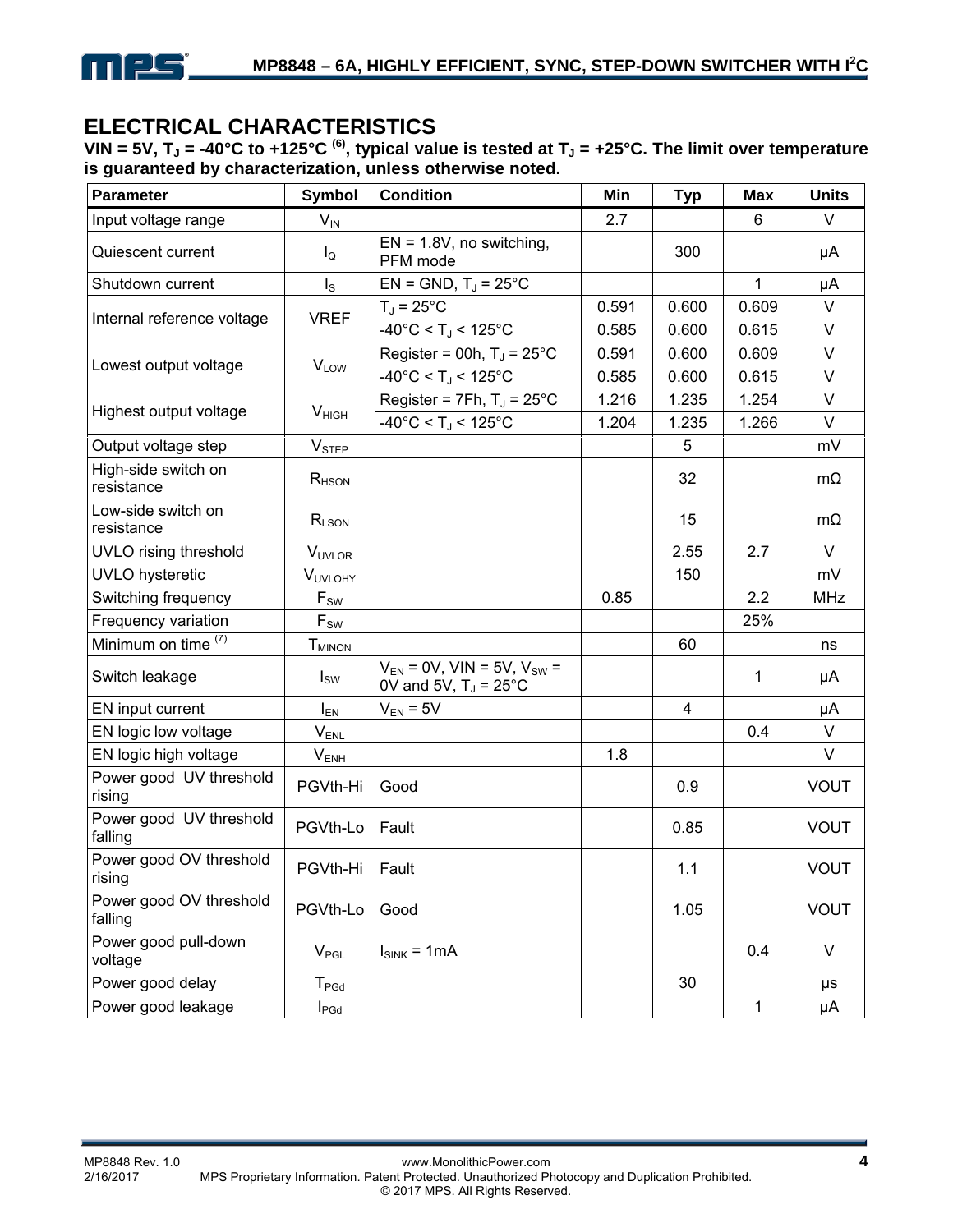

### **ELECTRICAL CHARACTERISTICS** *(continued)*

**VIN = 5V, T<sub>J</sub> = -40°C to +125°C <sup>(6)</sup>, typical value is tested at T<sub>J</sub> = +25°C. The limit over temperature is guaranteed by characterization, unless otherwise noted.** 

| <b>Parameter</b>                                        | Symbol              | <b>Condition</b>        | Min | <b>Typ</b> | <b>Max</b> | <b>Units</b>          |
|---------------------------------------------------------|---------------------|-------------------------|-----|------------|------------|-----------------------|
| <b>VOUT OVP threshold</b>                               |                     | Rising edge             |     | $+10%$     |            | $V_{\texttt{TARGET}}$ |
| High-side switch peak<br>current limit (source)         | I <sub>peak</sub>   |                         | 7   | 11         |            | A                     |
| High-side switch valley<br>current limit <sup>(7)</sup> | $I_{\text{valley}}$ |                         |     | 5.8        |            | A                     |
| Low-side switch current                                 |                     | PFM mode                |     | $\Omega$   |            | A                     |
| limit (sink)                                            |                     | PWM mode <sup>(7)</sup> |     | -5         |            | A                     |
| Soft-start time                                         | $T_{SS-ON}$         |                         | 0.4 | 1          | 1.6        | ms                    |
| Discharge resistor                                      |                     |                         |     | 500        |            | Ω                     |
| Thermal warning <sup>(6)</sup>                          |                     |                         |     | 130        |            | $^{\circ}C$           |
| Thermal shutdown <sup>(6)</sup>                         |                     |                         |     | 150        |            | $^{\circ}C$           |
| DAC resolution $(7)$                                    |                     |                         |     | 7          |            | bits                  |

**NOTE:** 

6) Not tested in production, guaranteed by over-temperature correlation.

7) Guaranteed by engineering sample characterization.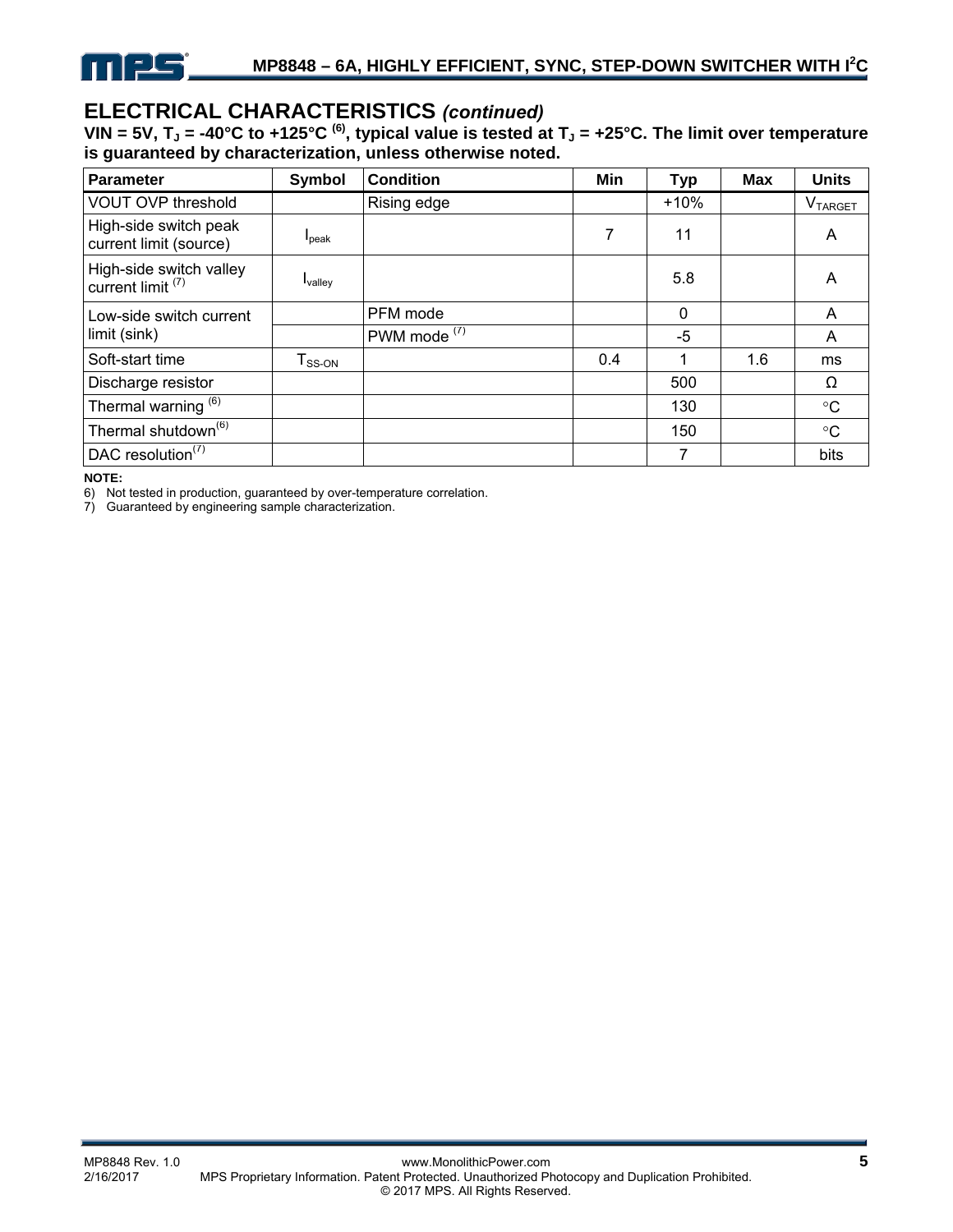# **I/O LEVEL CHARACTERISTICS**

|                                                                                                   |                          | <b>Condition</b>                                                                                  |                          | <b>HS-Mode</b>        | <b>LS-Mode</b>           | <b>Units</b>             |        |
|---------------------------------------------------------------------------------------------------|--------------------------|---------------------------------------------------------------------------------------------------|--------------------------|-----------------------|--------------------------|--------------------------|--------|
| <b>Parameter</b>                                                                                  | <b>Symbol</b>            |                                                                                                   | Min                      | <b>Max</b>            | Min                      | Max                      |        |
| Low-level input voltage                                                                           | $V_{IL}$                 |                                                                                                   | $-0.5$                   | $0.3$ Vcc             | $-0.5$                   | $0.3V_{CC}$              | V      |
| High-level input voltage                                                                          | $V_{IH}$                 |                                                                                                   | $0.7V_{CC}$              | $V_{\text{CC}} + 0.5$ | $0.7V_{CC}$              | $V_{\rm CC}$ + 0.5       | $\vee$ |
| <b>Hysteresis of Schmitt</b>                                                                      |                          | $V_{CC}$ > 2V                                                                                     | $0.05V_{CC}$             |                       | $0.05V_{CC}$             |                          | V      |
| trigger inputs                                                                                    | $V_{HYS}$                | $V_{CC}$ < 2V                                                                                     | $0.1V_{CC}$              | $\blacksquare$        | $0.1V_{CC}$              | $\overline{\phantom{0}}$ |        |
| Low-level output voltage<br>(open drain) at 3mA sink                                              | $V_{OL}$                 | $V_{CC}$ > 2V                                                                                     | $\pmb{0}$                | 0.4                   | $\mathbf 0$              | 0.4                      | $\vee$ |
| current                                                                                           |                          | $V_{CC}$ < 2V                                                                                     | $\mathbf 0$              | $0.2V_{CC}$           | 0                        | $0.2V_{CC}$              |        |
| Low-level output current                                                                          | $I_{OL}$                 |                                                                                                   | $\blacksquare$           | 3                     | $\blacksquare$           | 3                        | mA     |
| Transfer gate on<br>resistance for currents<br>between SDA and<br>SCAH, or SCL and<br><b>SCLH</b> | $R_{onL}$                | VOL level, IOL = 3mA                                                                              |                          | 50                    |                          | 50                       | Ω      |
| Transfer gate on<br>resistance between<br>SDA and SCAH, or SCL<br>and SCLH                        | $R_{onH}$                | Both signals (SDA and<br>SDAH, or SCL and<br>$SCLH$ ) at $V_{CC}$ level                           | 50                       |                       | 50                       |                          | kΩ     |
| Pull-up current of the<br><b>SCLH current source</b>                                              | $\mathsf{I}_{\text{cs}}$ | <b>SCLH output levels</b><br>between $0.3V_{CC}$ and<br>$0.7V_{CC}$                               | $\overline{2}$           | 6                     | $\overline{2}$           | 6                        | mA     |
| Rise time of the SCLH                                                                             | $t_{rCL}$                | Output rise time (current<br>source enabled) with an<br>external pull-up current<br>source of 3mA |                          |                       |                          |                          |        |
| or SCL signal                                                                                     |                          | Capacitive load from<br>10pF to 100pF                                                             | 10                       | 40                    |                          |                          | ns     |
|                                                                                                   |                          | Capacitive load of 400pF                                                                          | 20                       | 80                    |                          |                          | ns     |
| Fall time of the SCLH or                                                                          | $t_{fCL}$                | Output fall time (current<br>source enabled) with an<br>external pull-up current<br>source of 3mA |                          |                       |                          |                          |        |
| SCL signal                                                                                        |                          | Capacitive load from<br>10pF to 100pF                                                             | 10                       | 40                    |                          |                          | ns     |
|                                                                                                   |                          | Capacitive load of 400pF                                                                          | 20                       | 80                    | 20                       | 250                      | ns     |
| Rise time of SDAH<br>signal                                                                       | $t_{rDA}$                | Capacitive load from<br>10pF to 100pF                                                             | 10                       | 80                    |                          |                          | ns     |
|                                                                                                   |                          | Capacitive load of 400pF                                                                          | 20                       | 160                   | 20                       | 250                      | ns     |
| Fall time of SDAH signal                                                                          | $t_{fDA}$                | Capacitive load from<br>10pF to 100pF                                                             | 10                       | 80                    | $\blacksquare$           |                          | ns     |
|                                                                                                   |                          | Capacitive load of 400pF                                                                          | 20                       | 160                   | 20                       | 250                      | ns     |
| Input current for each<br>I/O pin                                                                 | I,                       | Input voltage between<br>$0.1V_{CC}$ and $0.9V_{CC}$                                              |                          | 10                    | $-10$                    | $+10$                    | μA     |
| Capacitance for each<br>I/O pin                                                                   | $C_i$                    |                                                                                                   | $\overline{\phantom{a}}$ | 10                    | $\overline{\phantom{a}}$ | 10                       | pF     |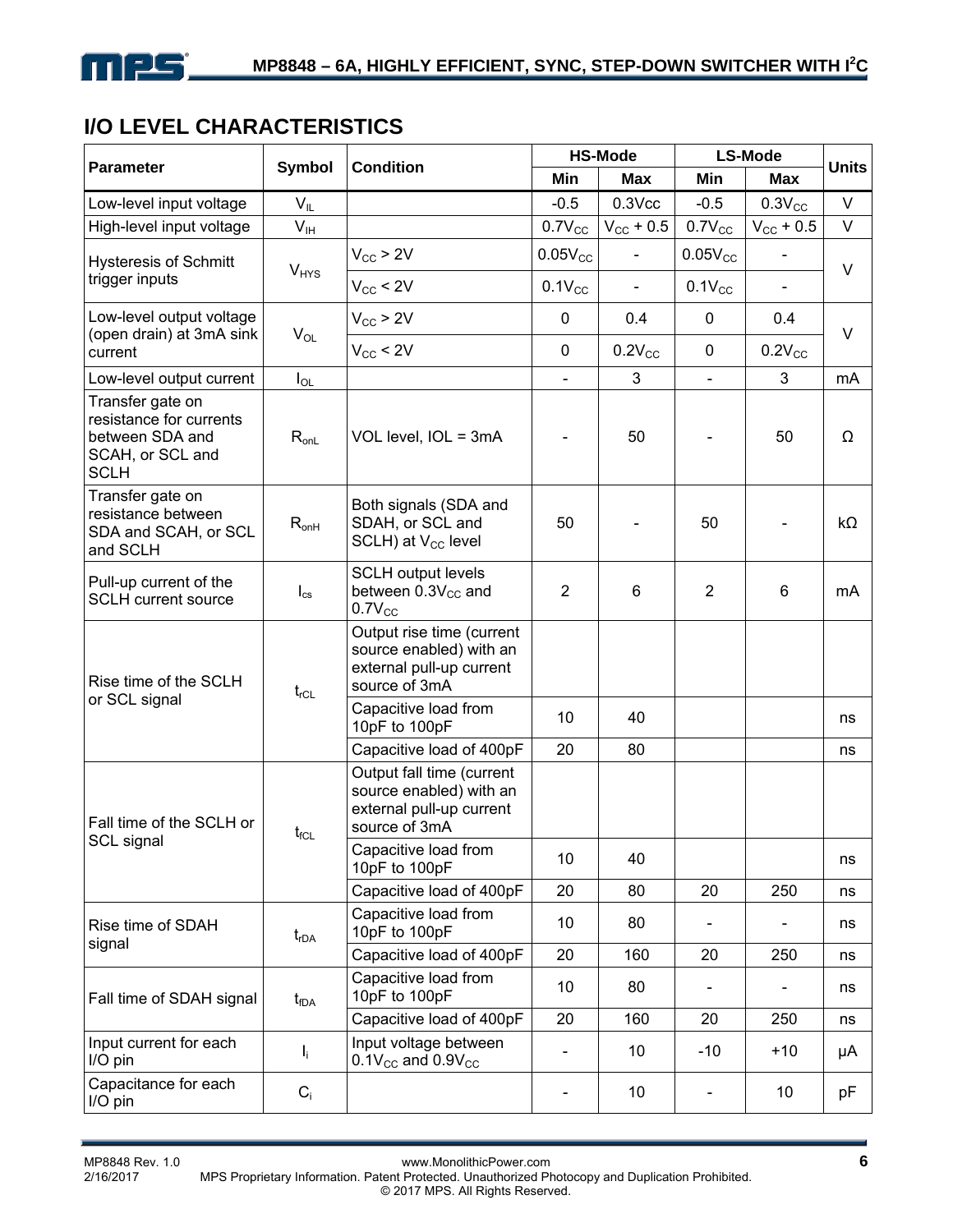

# **I 2 C PORT SIGNAL CHARACTERISTICS**

| <b>Parameter</b>                                                                                | <b>Symbol</b>                 | <b>Condition</b>                       |                | $Cb = 100pF$   | $Cb = 400pF$   | <b>Units</b>                 |            |
|-------------------------------------------------------------------------------------------------|-------------------------------|----------------------------------------|----------------|----------------|----------------|------------------------------|------------|
|                                                                                                 |                               |                                        | Min            | <b>Max</b>     | Min            | <b>Max</b>                   |            |
| <b>SCLH and SCL clock</b><br>frequency                                                          | $f_{\scriptstyle\text{SCHL}}$ |                                        | $\mathbf 0$    | 3.4            | 0              | 0.4                          | <b>MHz</b> |
| Set-up time for a repeated<br>start condition                                                   | $T_{\text{SU;STA}}$           |                                        | 160            | $\blacksquare$ | 600            | $\blacksquare$               | ns         |
| Hold time (repeated) start<br>condition                                                         | $T_{HD;STA}$                  |                                        | 160            |                | 600            | ÷,                           | ns         |
| Low period of the SCL<br>clock                                                                  | $t_{LOW}$                     |                                        | 160            |                | 1300           | $\overline{a}$               | ns         |
| High period of the SCL<br>clock                                                                 | $t_{\text{HIGH}}$             |                                        | 60             |                | 600            | $\overline{\phantom{0}}$     | ns         |
| Data set-up time                                                                                | $T_{\text{SU:DAT}}$           |                                        | 10             |                | 100            | $\overline{a}$               | ns         |
| Data hold time                                                                                  | T <sub>HD;DAT</sub>           |                                        | $\mathbf 0$    | 70             | 0              | L,                           | ns         |
| Rise time of SCLH signal                                                                        | $t_{rCL}$                     |                                        | 10             | 40             | 20*0.1Cb       | 300                          | ns         |
| Rise time of SCLH signal<br>after a repeated start<br>condition and after an<br>acknowledge bit | $t_{fCL1}$                    |                                        | 10             | 80             | 20*0.1Cb       | 300                          | ns         |
| Fall time of SCLH signal                                                                        | $T_{fCL}$                     |                                        | 10             | 40             | 20*0.1Cb       | 300                          | ns         |
| Rise time of SDAH signal                                                                        | $t_{fDA}$                     |                                        | 10             | 80             | 20*0.1Cb       | 300                          | ns         |
| Fall time of SDAH signal                                                                        | $T_{fDA}$                     |                                        | 10             | 80             | 20*0.1Cb       | 300                          | ns         |
| Set-up time for a stop<br>condition                                                             | $T_{\text{SU;STO}}$           |                                        | 160            | $\blacksquare$ | 600            | L,                           | ns         |
| Bus free time between a<br>stop and start condition                                             | $T_{BUF}$                     |                                        | 160            | $\blacksquare$ | 1300           | $\qquad \qquad \blacksquare$ | ns         |
| Data valid time                                                                                 | T <sub>VD;DAT</sub>           |                                        | $\overline{a}$ | 16             | $\blacksquare$ | 90                           | ns         |
| Data valid acknowledge<br>time                                                                  | $T_{VD;ACK}$                  |                                        | $\blacksquare$ | 160            | $\blacksquare$ | 900                          | ns         |
|                                                                                                 |                               | SDAH and SCLH line                     | $\blacksquare$ | 100            | $\blacksquare$ | 400                          | pF         |
| Capacitive load for each<br>bus line                                                            | $\mathrm{C_{b}}$              | SDAH + SDA line and<br>SCLH + SCL line |                | 400            |                | 400                          | pF         |
| Noise margin at the low<br>level                                                                | $V_{nL}$                      | For each connected<br>device           |                | $0.1V_{CC}$    | $0.1V_{CC}$    | ÷,                           | $\vee$     |
| Noise margin at the high<br>level                                                               | $V_{nH}$                      | For each connected<br>device           |                | $0.2V_{CC}$    | $0.2V_{CC}$    |                              | V          |

**NOTE:**  $V_{CC}$  is the I<sup>2</sup>C bus voltage in the 1.5V to 3.3V range.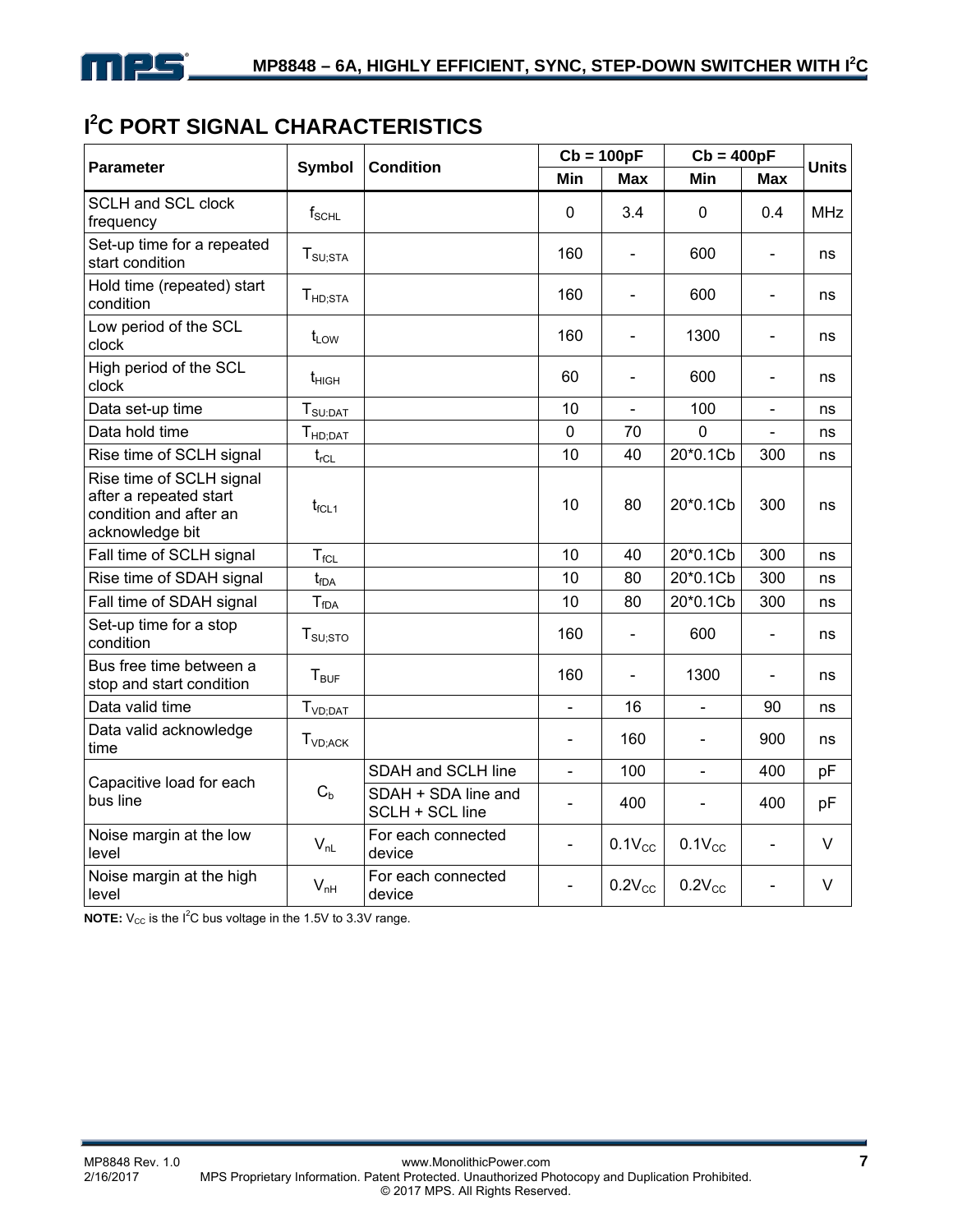### **TYPICAL CHARACTERISTICS**  VIN = 5V, VOUT =  $0.94V$ , L =  $0.47\mu$ H, T<sub>A</sub> =  $25^{\circ}$ C, unless otherwise noted.



MP8848 Rev. 1.0 www.MonolithicPower.com **8** MPS Proprietary Information. Patent Protected. Unauthorized Photocopy and Duplication Prohibited. © 2017 MPS. All Rights Reserved.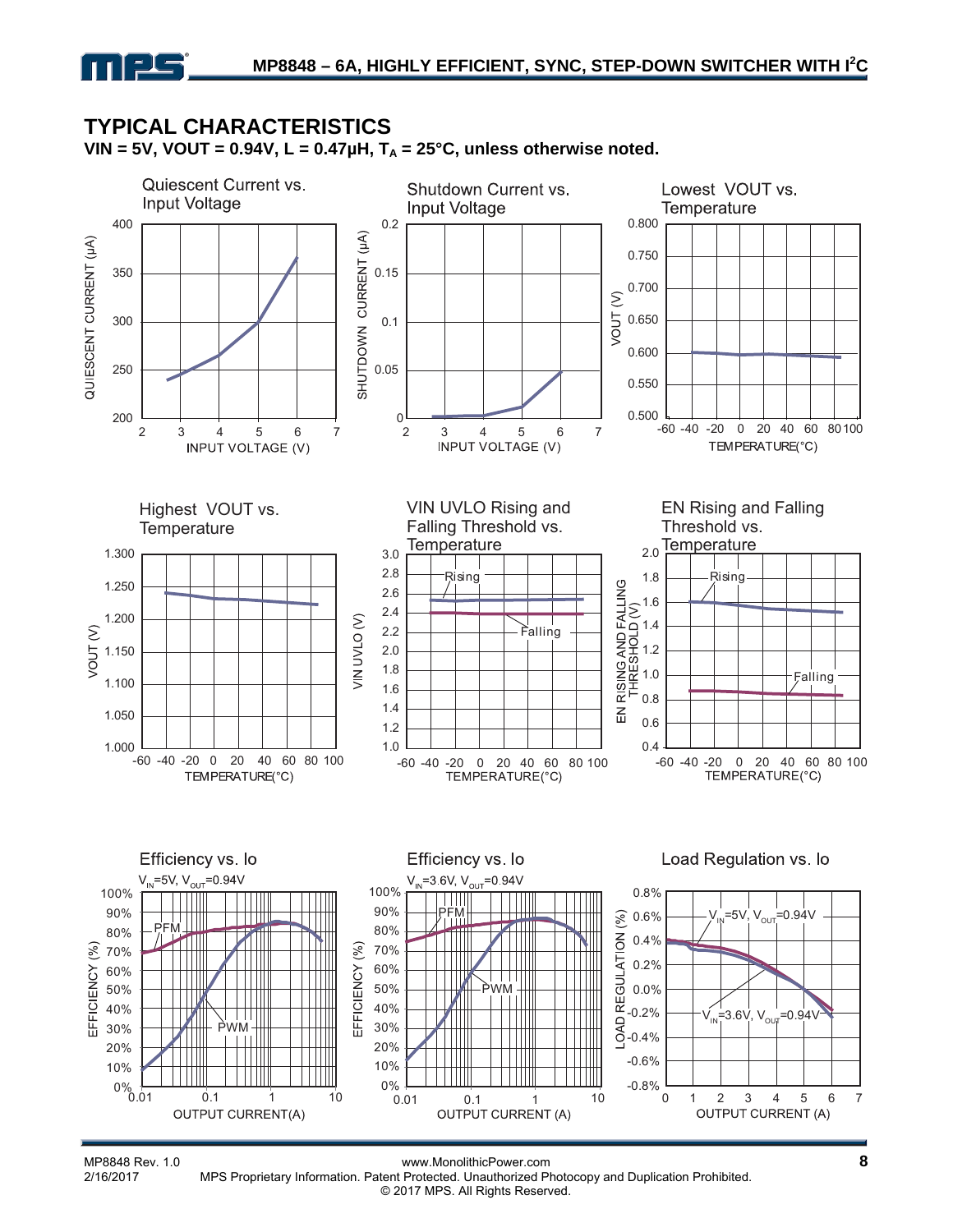### **TYPICAL CHARACTERISTICS** *(continued)* VIN = 5V, VOUT =  $0.94V$ , L =  $0.47\mu$ H, T<sub>A</sub> =  $25^{\circ}$ C, unless otherwise noted.

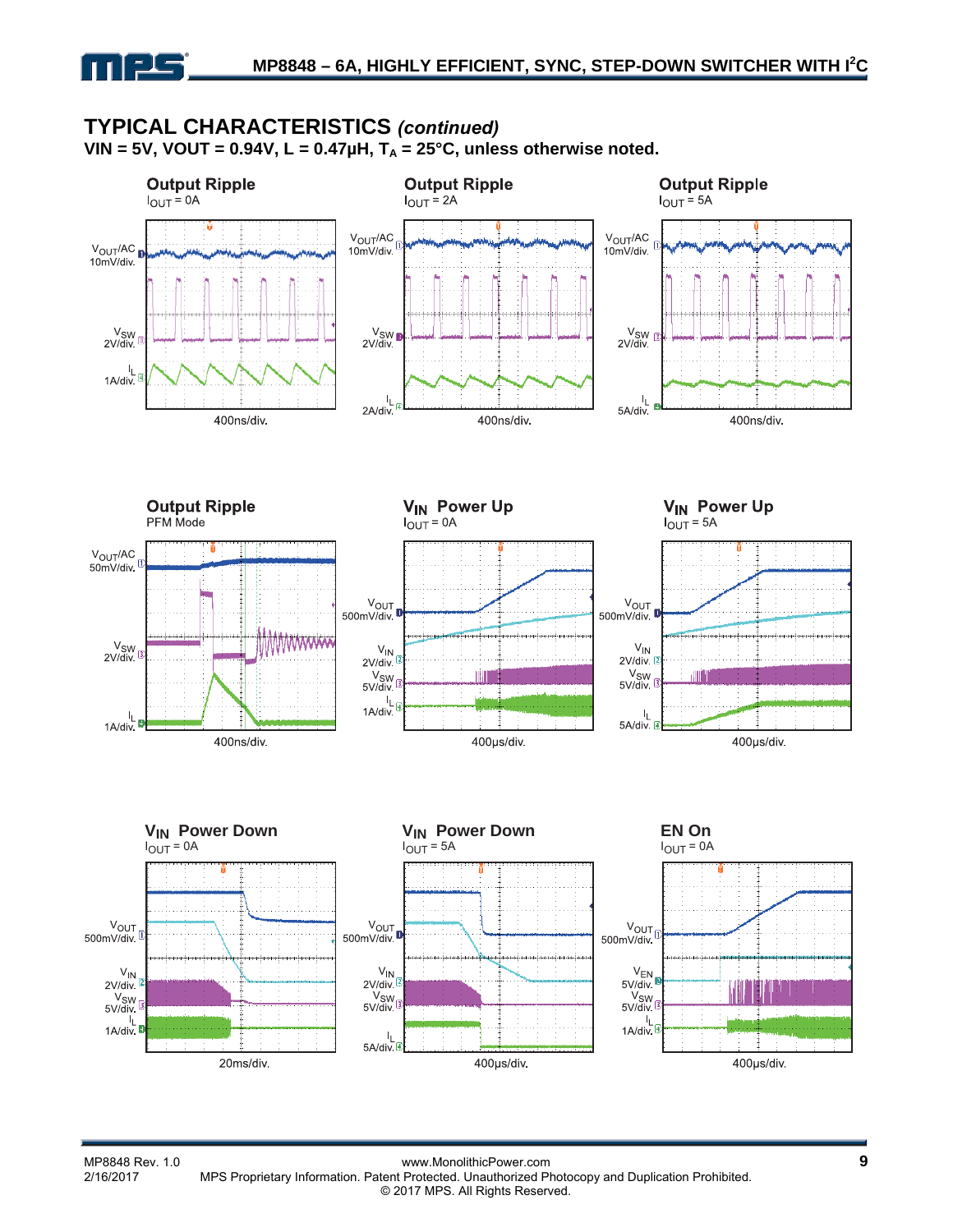# **TYPICAL CHARACTERISTICS** *(continued)*

VIN = 5V, VOUT =  $0.94V$ , L =  $0.47\mu$ H, T<sub>A</sub> =  $25^{\circ}$ C, unless otherwise noted.



P3 Pull Up P3 Set=0

P3 Pull Down P3 Set=1



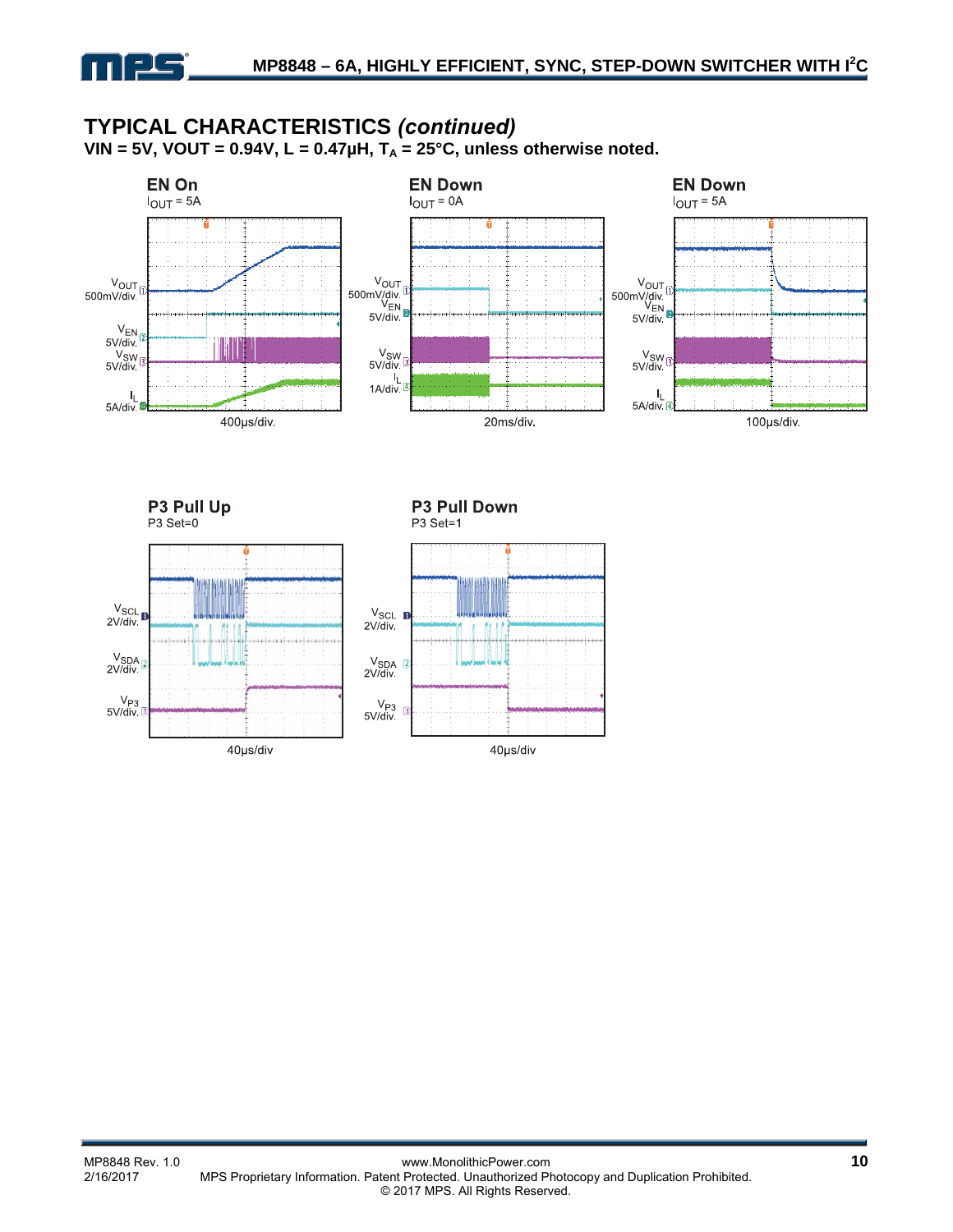

## **PIN FUNCTIONS**

| Package<br>Pin#   | <b>Name</b> | <b>Description</b>                                          |
|-------------------|-------------|-------------------------------------------------------------|
|                   | PG.         | Power good output.                                          |
| 2                 | <b>SDA</b>  | $I2C$ serial data.                                          |
| 3, thermal pad    | <b>GND</b>  | Power ground.                                               |
| 4, 5, 6           | <b>VIN</b>  | Input supply voltage.                                       |
| 7, 8, 9           | <b>SW</b>   | Switch note.                                                |
| 10                | EN          | On and off control.                                         |
| 11                | <b>AGND</b> | Analog ground.                                              |
| $12 \overline{ }$ | <b>VOUT</b> | Output voltage sensing.                                     |
| 13                | <b>SCL</b>  | $I2C$ serial clock.                                         |
| 14                | <b>AVIN</b> | Analog input supply voltage and multi-usage of P3 function. |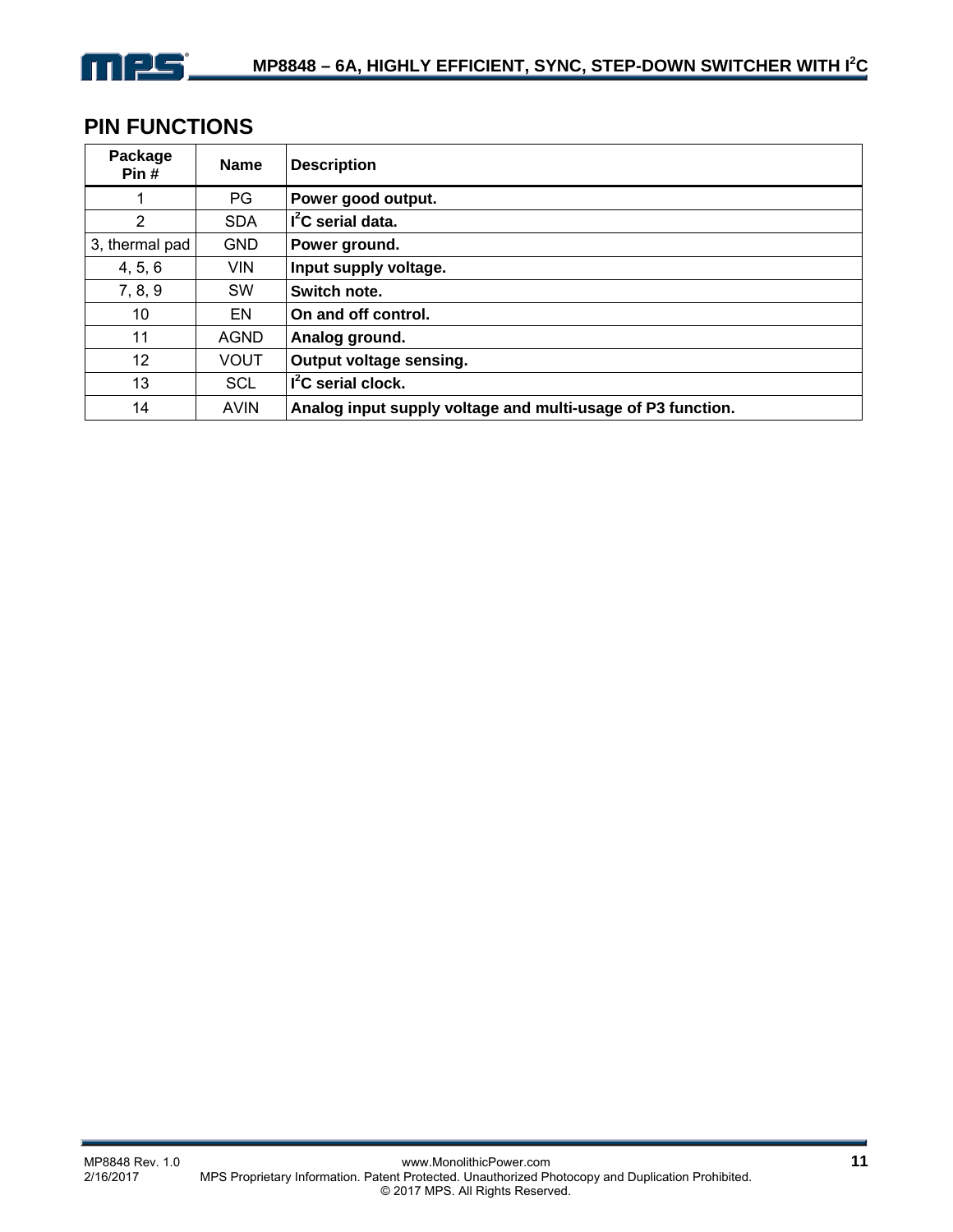# **REGISTERS AND DESCRIPTION**

#### **Register Map**

| <b>ADD</b> | <b>NAME</b>     | R/W | D7                  | D <sub>6</sub> | D <sub>5</sub> | D4      | D3                    | D <sub>2</sub> | D <sub>1</sub>           | D <sub>0</sub>        |
|------------|-----------------|-----|---------------------|----------------|----------------|---------|-----------------------|----------------|--------------------------|-----------------------|
| 00         | <b>Status</b>   | R   | <b>ILIM</b>         | UVLO           | <b>OVP</b>     | VoOV    | VoUV                  | <b>PGOOD</b>   | <b>OTW</b>               | EN<br>stat            |
| 01         | <b>VSEL</b>     | R/W | EN                  |                |                |         | Output reference      |                |                          |                       |
| 02         | SysCntlreg1     | R/W | Switching frequency |                |                |         | Transient<br>response | Pglohi         | Vinovp                   | Mode                  |
| 03         | SysCntIreg2     | R/W |                     | Reserved       |                | Out-dis | GI filt               | Slew<br>rate   | P <sub>3</sub><br>Enable | P <sub>3</sub><br>Set |
| 04         | ID1             | R   | Vendor ID           |                |                |         | Die ID                |                |                          |                       |
| 05         | ID <sub>2</sub> | R   |                     |                | Reserved       |         |                       | Die rev        |                          |                       |

**NOTE:** The burst write cannot be on Reg 03.

#### **Default Value of Registers**

| <b>ADD</b> | <b>NAME</b>   | R/W | D7  | D6  | D <sub>5</sub> | D4  | D <sub>3</sub> | D <sub>2</sub> | D1  | D <sub>0</sub> |
|------------|---------------|-----|-----|-----|----------------|-----|----------------|----------------|-----|----------------|
| 00         | <b>Status</b> | R   | N/A | N/A | N/A            | N/A | N/A            | N/A            | N/A | N/A            |
| 01         | <b>VSEL</b>   | R/W |     |     |                |     |                |                |     |                |
| 02         | SysCntlreg1   | R/W |     |     |                |     |                |                |     |                |
| 03         | SysCntlreg2   | R/W |     |     |                |     |                |                |     |                |
| 04         | ID1           | R   |     |     |                |     |                |                |     |                |
| 05         | 'D2           | ₽   |     |     |                |     |                |                |     |                |

#### **Register Description**

#### **1. Reg00 Status**

| <b>NAME</b>  | <b>BITS</b>    | <b>DESCRIPTION</b>                                                                                                           |
|--------------|----------------|------------------------------------------------------------------------------------------------------------------------------|
| ILIM         | D7             | When the bit is high, IC is in the current limit.                                                                            |
| <b>UVLO</b>  | D6             | When the bit is high, VIN is less than the UVLO threshold.                                                                   |
| <b>OVP</b>   | D <sub>5</sub> | When the bit is high, VIN is greater than the OVP threshold.                                                                 |
| VoOV         | D4             | When the bit is high, a voltage higher than 110% of the regulation voltage is presented.                                     |
| VoUV         | D3             | When the bit is high, a voltage lower than 90% of the regulation voltage is presented.                                       |
| <b>PGOOD</b> | D <sub>2</sub> | When the bit is high, the output is in regulation; otherwise, the output voltage is out of<br>the $±10\%$ regulation window. |
| <b>OTW</b>   | D1             | When the junction temperature is higher than $130^{\circ}$ C, the bit is high; otherwise, the bit<br>is low.                 |
| En Stat      | D0             | When the bit is high, the SMPS is enabled; when the bit is low, the SMPS is disabled.                                        |

### **2. Reg01 VSEL**

| <b>NAME</b>         | <b>BITS</b> | <b>DESCRIPTION</b>                                                                                                 |
|---------------------|-------------|--------------------------------------------------------------------------------------------------------------------|
| EN                  | D7          | $T^2C$ controlled enable. When EN is low, the converter is off. When EN is high, the EN $\vert$<br>bit takes over. |
| Output<br>Reference | DI6:01      | Sets the output voltage from 0.6V to 1.235V (see Table 1).                                                         |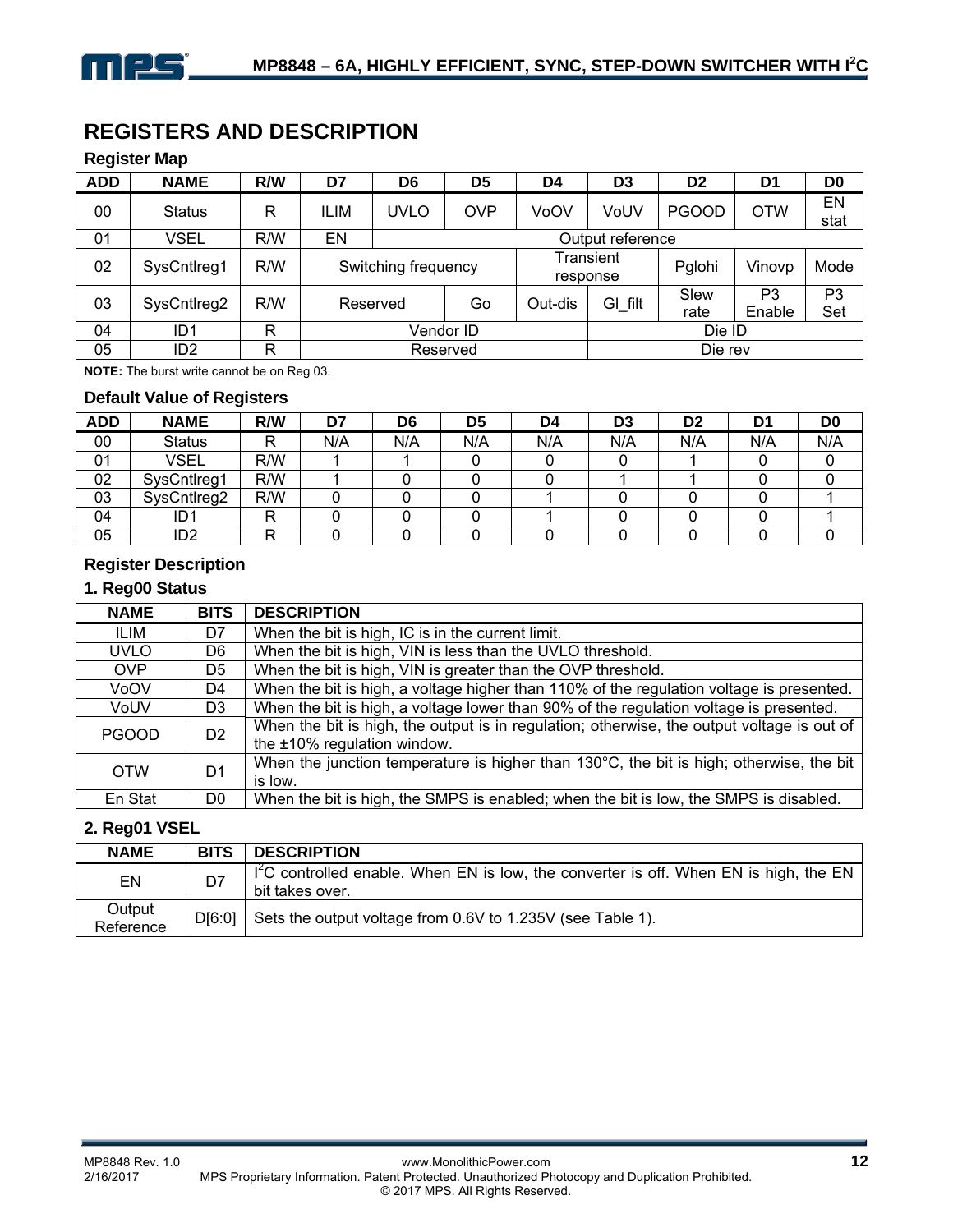

| D[6:0]   | <b>VOUT</b> | D[6:0]   | <b>VOUT</b> | D[6:0]   | <b>VOUT</b> | D[6:0]   | <b>VOUT</b> |
|----------|-------------|----------|-------------|----------|-------------|----------|-------------|
| 000 0000 | 0.600       | 010 0000 | 0.760       | 100 0000 | 0.920       | 110 0000 | 1.080       |
| 000 0001 | 0.605       | 010 0001 | 0.765       | 100 0001 | 0.925       | 110 0001 | 1.085       |
| 000 0010 | 0.610       | 010 0010 | 0.770       | 100 0010 | 0.930       | 110 0010 | 1.090       |
| 000 0011 | 0.615       | 010 0011 | 0.775       | 100 0011 | 0.935       | 110 0011 | 1.095       |
| 000 0100 | 0.620       | 010 0100 | 0.780       | 100 0100 | 0.940       | 110 0100 | 1.100       |
| 000 0101 | 0.625       | 010 0101 | 0.785       | 100 0101 | 0.945       | 110 0101 | 1.105       |
| 000 0110 | 0.630       | 010 0110 | 0.790       | 100 0110 | 0.950       | 110 0110 | 1.110       |
| 000 0111 | 0.635       | 010 0111 | 0.795       | 100 0111 | 0.955       | 110 0111 | 1.115       |
| 000 1000 | 0.640       | 010 1000 | 0.800       | 100 1000 | 0.960       | 110 1000 | 1.120       |
| 000 1001 | 0.645       | 010 1001 | 0.805       | 100 1001 | 0.965       | 110 1001 | 1.125       |
| 000 1010 | 0.650       | 010 1010 | 0.810       | 100 1010 | 0.970       | 110 1010 | 1.130       |
| 000 1011 | 0.655       | 010 1011 | 0.815       | 100 1011 | 0.975       | 110 1011 | 1.135       |
| 000 1100 | 0.660       | 010 1100 | 0.820       | 100 1100 | 0.980       | 110 1100 | 1.140       |
| 000 1101 | 0.665       | 010 1101 | 0.825       | 100 1101 | 0.985       | 110 1101 | 1.145       |
| 000 1110 | 0.670       | 010 1110 | 0.830       | 100 1110 | 0.990       | 110 1110 | 1.150       |
| 000 1111 | 0.675       | 010 1111 | 0.835       | 100 1111 | 0.995       | 110 1111 | 1.155       |
| 001 0000 | 0.680       | 011 0000 | 0.840       | 101 0000 | 1.000       | 111 0000 | 1.160       |
| 001 0001 | 0.685       | 011 0001 | 0.845       | 101 0001 | 1.005       | 111 0001 | 1.165       |
| 001 0010 | 0.690       | 011 0010 | 0.850       | 101 0010 | 1.010       | 111 0010 | 1.170       |
| 001 0011 | 0.695       | 011 0011 | 0.855       | 101 0011 | 1.015       | 111 0011 | 1.175       |
| 001 0100 | 0.700       | 011 0100 | 0.860       | 101 0100 | 1.020       | 111 0100 | 1.180       |
| 001 0101 | 0.705       | 011 0101 | 0.865       | 101 0101 | 1.025       | 111 0101 | 1.185       |
| 001 0110 | 0.710       | 011 0110 | 0.870       | 101 0110 | 1.030       | 111 0110 | 1.190       |
| 001 0111 | 0.715       | 011 0111 | 0.875       | 101 0111 | 1.035       | 111 0111 | 1.195       |
| 001 1000 | 0.720       | 011 1000 | 0.880       | 101 1000 | 1.040       | 111 1000 | 1.200       |
| 001 1001 | 0.725       | 011 1001 | 0.885       | 101 1001 | 1.045       | 111 1001 | 1.205       |
| 001 1010 | 0.730       | 011 1010 | 0.890       | 101 1010 | 1.050       | 111 1010 | 1.210       |
| 001 1011 | 0.735       | 011 1011 | 0.895       | 101 1011 | 1.055       | 111 1011 | 1.215       |
| 001 1100 | 0.740       | 011 1100 | 0.900       | 101 1100 | 1.060       | 111 1100 | 1.220       |
| 001 1101 | 0.745       | 011 1101 | 0.905       | 101 1101 | 1.065       | 111 1101 | 1.225       |
| 001 1110 | 0.750       | 011 1110 | 0.910       | 101 1110 | 1.070       | 111 1110 | 1.230       |
| 001 1111 | 0.755       | 011 1111 | 0.915       | 101 1111 | 1.075       | 111 1111 | 1.235       |

#### **Table 1: Output Voltage Chart**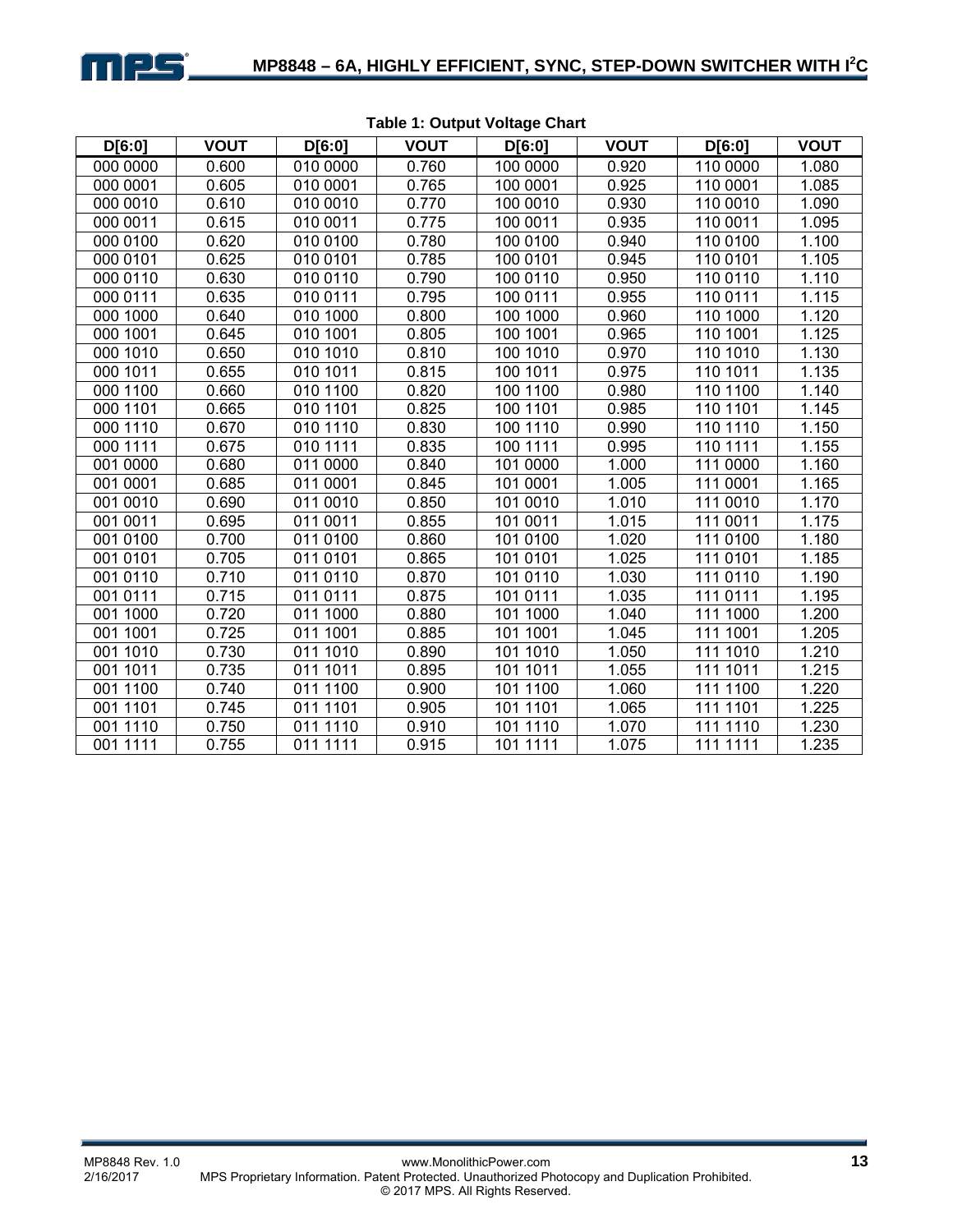

### **3. Reg02 SysCntlreg1**

| <b>NAME</b>            | <b>BITS</b>    | <b>DESCRIPTION</b>                                                                                                                                                                               |                            |        |                            |  |
|------------------------|----------------|--------------------------------------------------------------------------------------------------------------------------------------------------------------------------------------------------|----------------------------|--------|----------------------------|--|
|                        |                | D[7:5]                                                                                                                                                                                           | <b>Switching Frequency</b> | D[7:5] | <b>Switching Frequency</b> |  |
|                        |                | 000                                                                                                                                                                                              | 2.2MHz                     |        | 1.25MHz (default)          |  |
| Switching<br>Frequency | D[7:5]         | 001                                                                                                                                                                                              | 2MHz                       | 101    | $1.11$ MHz                 |  |
|                        |                | 010                                                                                                                                                                                              | 1.67MHz                    | 110    | $0.85$ MHz                 |  |
|                        |                | 011                                                                                                                                                                                              |                            | 111    |                            |  |
| Transient              |                | D[4:3]                                                                                                                                                                                           | <b>Response Speed</b>      | D[4:3] | Response Speed             |  |
| Response               | D[4:3]         | 00                                                                                                                                                                                               | Ultra-fast                 | 01     | Fast (default)             |  |
|                        |                | 10                                                                                                                                                                                               | Normal                     | 11     | Slow                       |  |
| PG LOHI                | D <sub>2</sub> | A "0" here sets PG to sense only a negative voltage excursion of Vo from the<br>reference. A "1" (default) sets PG to detect both a positive and negative excursion of<br>Vo from the reference. |                            |        |                            |  |
| VIN OVP                | D <sub>1</sub> | A "1" disables the VIN OVP function. The converter continues operating. A "0" (default)<br>turns off the converter when VIN reaches VIN MAX.                                                     |                            |        |                            |  |
| Mode                   | D <sub>0</sub> | A "0" enables PFM mode; a high disables PFM mode.                                                                                                                                                |                            |        |                            |  |

#### **4. Reg03 SysCntlreg2**

| <b>NAME</b>           | <b>BITS</b>    | <b>DESCRIPTION</b>                           |                                                                               |                |                                                                                        |  |
|-----------------------|----------------|----------------------------------------------|-------------------------------------------------------------------------------|----------------|----------------------------------------------------------------------------------------|--|
| Reserved              | D[7:6]         | Reserved.                                    |                                                                               |                |                                                                                        |  |
| Go                    | D5             |                                              | Writing to this bit starts a VOUT transition regardless of its initial value. |                |                                                                                        |  |
| Output                | D <sub>4</sub> |                                              |                                                                               |                | A "0" disables the output discharge. The output voltage must be discharged by the      |  |
| Discharge             |                | load. A high enables the internal pull-down. |                                                                               |                |                                                                                        |  |
| GI filt               | D3             | A "0" disables the PG delay.                 |                                                                               |                |                                                                                        |  |
| <b>Slew Rate</b>      | D <sub>2</sub> | D <sub>2</sub>                               | <b>Slew Rate</b>                                                              | D <sub>2</sub> | <b>Slew Rate</b>                                                                       |  |
|                       |                |                                              | 32mV/us                                                                       |                | 8mV/us                                                                                 |  |
| P <sub>3</sub> Enable | D <sub>1</sub> |                                              |                                                                               |                | A "1" enables the P3 set function. Only a "1" can make the P3 Set bit control the AVIN |  |
|                       |                | voltage.                                     |                                                                               |                |                                                                                        |  |
| P <sub>3</sub> Set    | D <sub>0</sub> |                                              |                                                                               |                | When the P3 Enable bit = 1, the AVIN voltage is pulled high if P3 Set = 0; otherwise,  |  |
|                       |                | the AVIN voltage is pulled low.              |                                                                               |                |                                                                                        |  |

#### **5. Reg04 ID1**

| <b>NAME</b> | <b>BITS</b> | <b>DESCRIPTION</b> |
|-------------|-------------|--------------------|
| Vendor ID   | D[7:4]      | ٠ID.<br>Vendor     |
| Die ID      | D[3:0]      | IC<br>type.        |

### **6. Reg05 ID2**

| <b>NAME</b> | <b>BITS</b> | <b>DESCRIPTION</b> |
|-------------|-------------|--------------------|
| Reserved    | D[7:4]      | Reserved.          |
| Die Rev     | D[3:0]      | Die revision.      |

#### **Operation Status**

| <b>CONDITION</b>                             | PG   | <b>REGULATION</b> | <b>LATCH-OFF</b> | <b>STATUS BIT</b> |
|----------------------------------------------|------|-------------------|------------------|-------------------|
| VIN over-voltage                             | Low  | Off               | No               | <b>OVP</b>        |
| VIN under-voltage                            | Low  | Off               | N/A              | <b>UVLO</b>       |
| Thermal warning                              | Low  | On                | No               | <b>OTW</b>        |
| Thermal shutdown                             | Low  | Off               | Yes              | N/A               |
| <b>Current limit</b>                         | High | On                | No               | ILIM              |
| Output under-voltage                         | Low  | Off               | Yes              | VoUV              |
| Output over voltage (>110% of target output) | LOW  | On                | No               | VoOV              |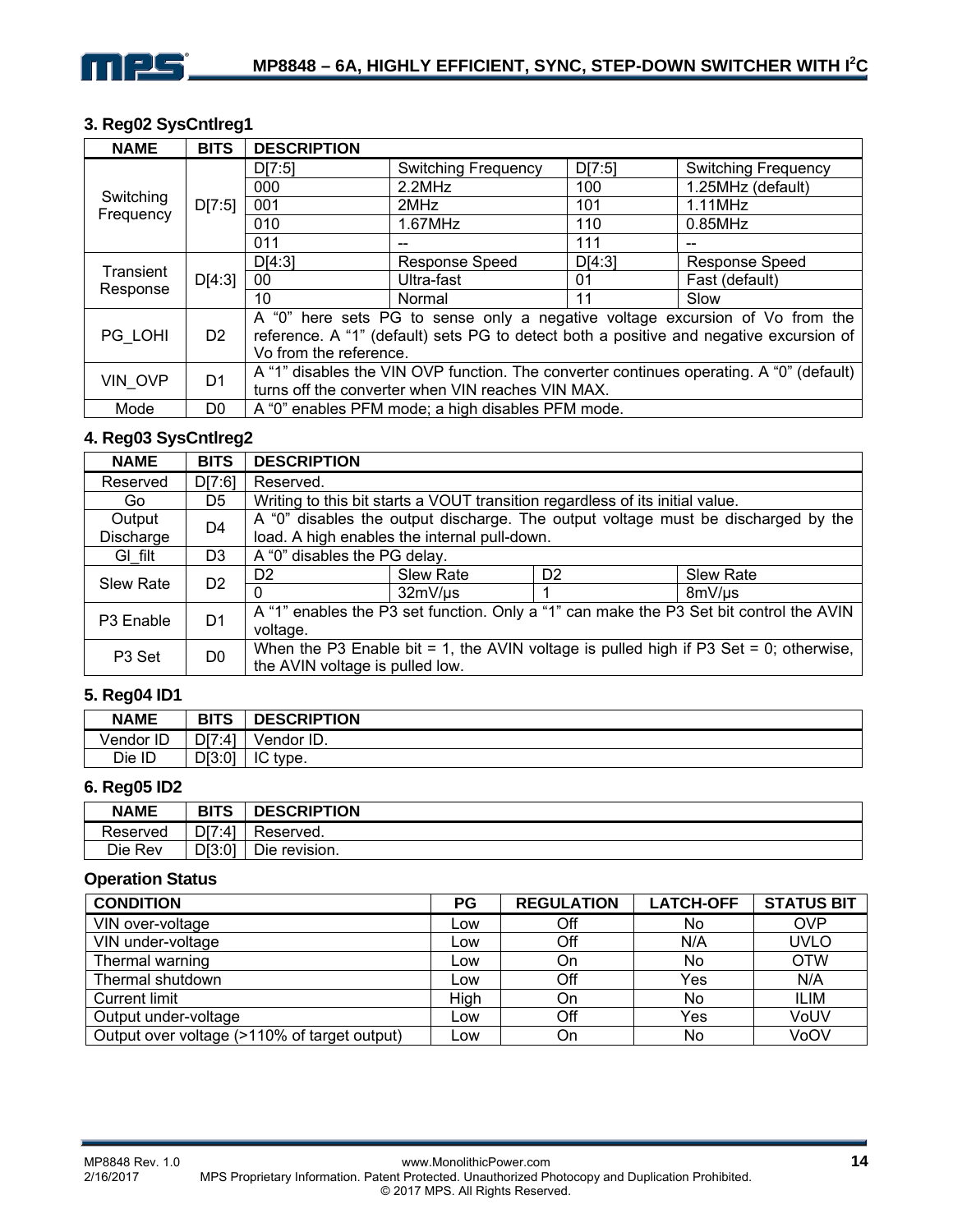

# **BLOCK DIAGRAM**



**Figure 1: Functional Block Diagram**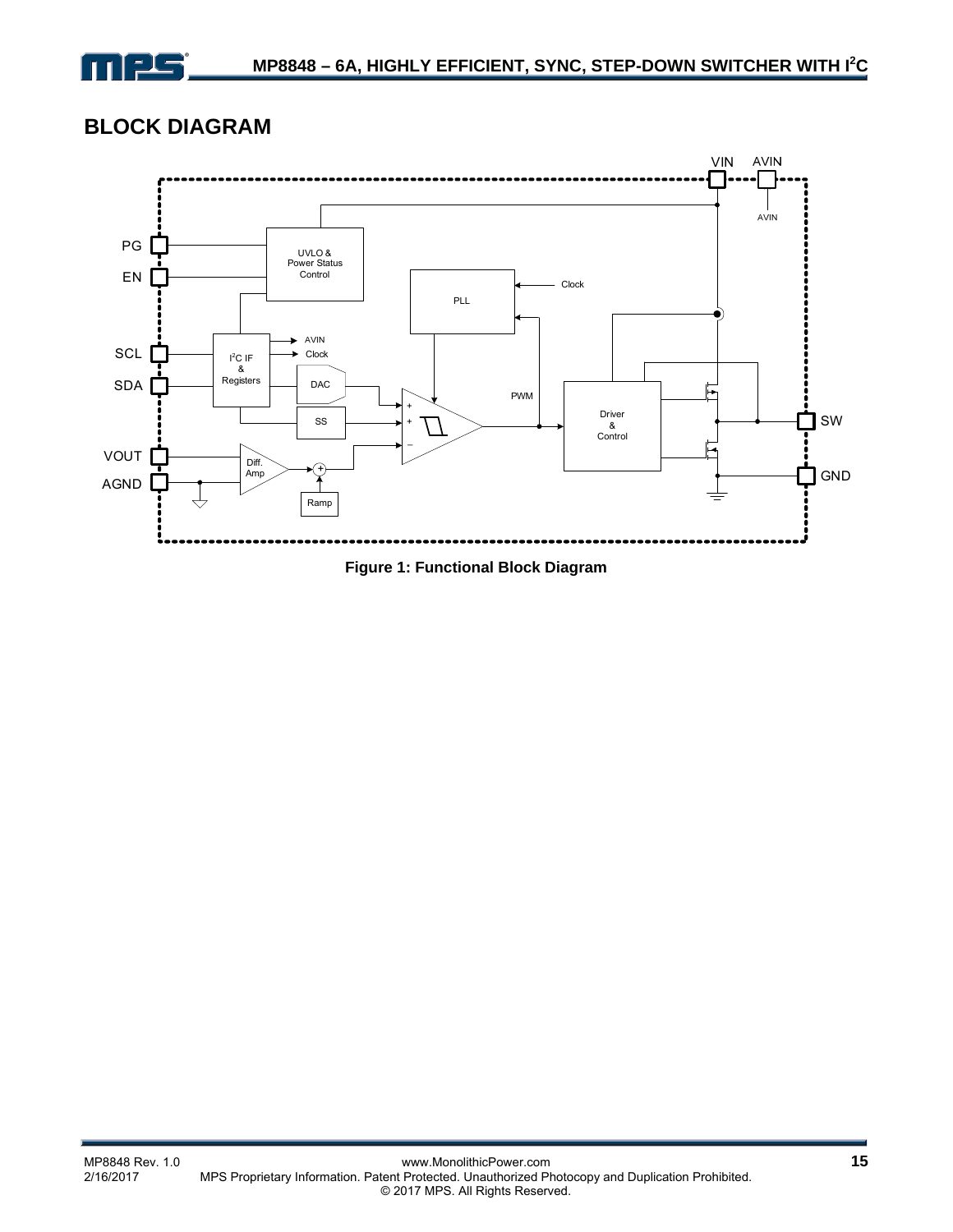

### **OPERATION**

The MP8848 is a low-voltage, 6A, synchronous, step-down converter with a controllable  $I^2C$ interface. The MP8848 applies MPS's patented constant-frequency hysteretic control to utilize fast transient response of the hysteretic control and keep the switching frequency constant. No compensation is required, which simplifies the design procedure.

The MP8848 integrates an  $I^2C$ -compatible interface that allows transfers of up to 3.4Mbps. This communication interface can be used for dynamic voltage scaling with voltage steps down to 5mV with the output voltage from 0.6V to 1.235V. The voltage transition slew rate can be controlled as well.

#### **Light-Load Operation**

In light-load condition, the MP8848 uses a proprietary control scheme to save power and improve efficiency. The MP8848 turns off the low-side switch when the inductor current begins reversing. The MP8848 then works in discontinuous conduction mode (DCM) operation.

#### **Enable (EN)**

When the input voltage is greater than the under-voltage lockout (UVLO) threshold (typically 2.55V), the MP8848 can be enabled by pulling EN above 1.8V. Pull EN down to ground to disable the MP8848. The IC can also be disabled by floating EN. There is an internal 1MΩ resistor from EN to ground.

#### **Soft Start (SS)**

The MP8848 has a built-in soft start that ramps up the output voltage at a controlled slew rate, preventing inrush current and output voltage overshoot at start-up. The soft-start time is about 1ms.

#### **Power Good (PG) Indicator**

The MP8848 has an open-drain output for power good (PG) indication. When the output voltage is within ±10% of the regulation voltage, PG is pulled up to VIN by the external resistor.

#### **Current Limit**

The MP8848 has a typical 11A current limit for the high-side switch. When the high-side switch reaches the current limit, the MP8848 expands the minimum off time until the current drops to 5.8A before the high-side switch is turned on for the next switching cycle. This prevents the inductor current from continuing to build up and damaging the components.

#### **Thermal Protection**

The MP8848 employs thermal shutdown by monitoring the junction temperature of the IC internally. If the junction temperature exceeds the thermal warning threshold (around 130°C), OTW is set. If there is no action or response from the system, the junction temperature continues rising until it exceeds the thermal shutdown threshold (typically 150°C). After thermal shutdown, a new power start-up cycle is needed to turn on the MP8848 again.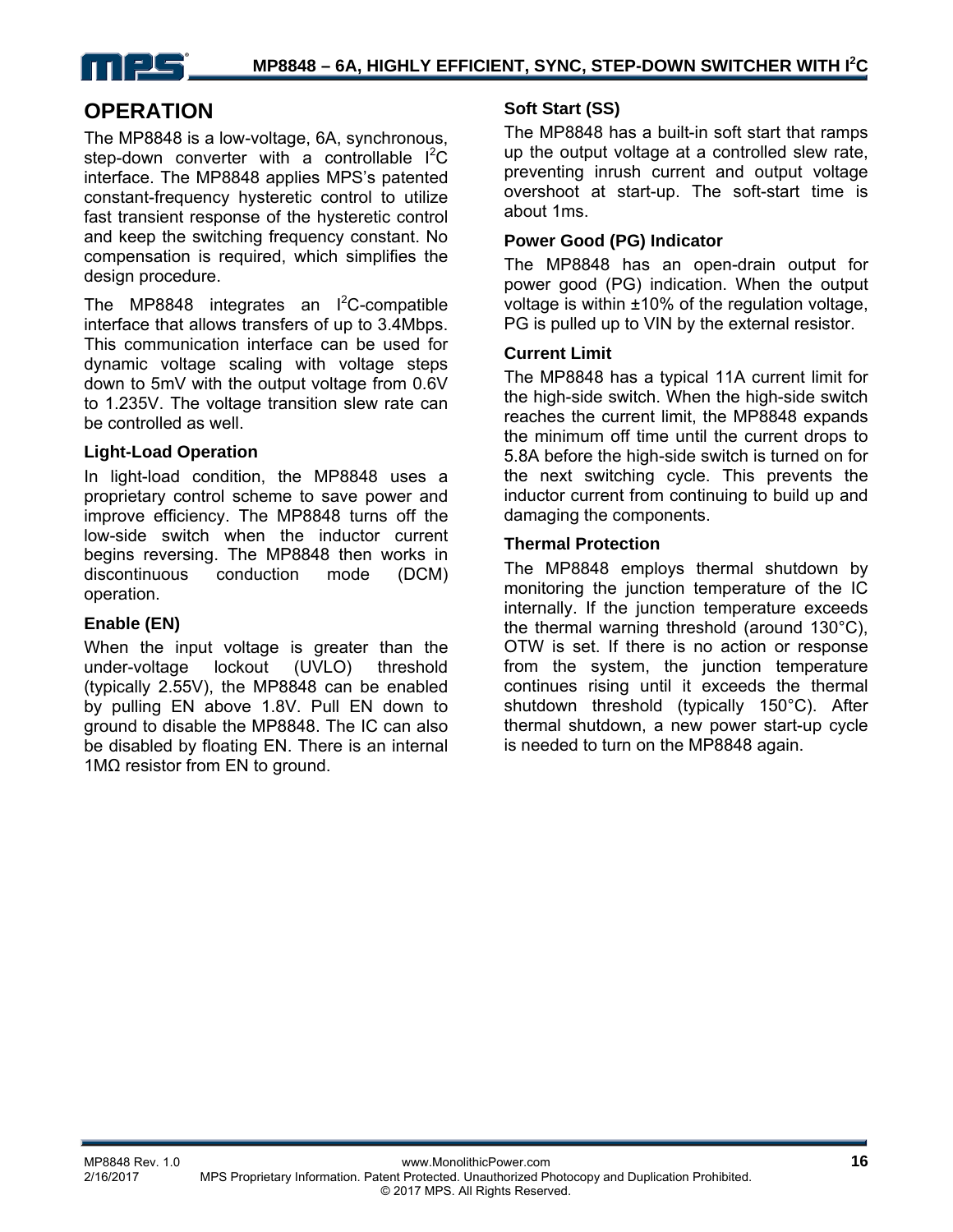

# **I 2 C INTERFACE**

The MP8848 can communicate with the core and the  $I^2C$  for smart design. MPS has a GUI control interface (see Figure 2). The installation process and usage can be found in the MP884x Family Software Guide.

### **I 2 C Address**

The  $I^2C$  slave address of the MP8848 is 0xC0H/0xC1H internally (see Table 2). If other slave addresses are needed, please contact the factory.

**Table 2: I2 C Slave Address** 

| Hex                     | A7   | A6 | A5 | A4 | A3 | A2 | A1 | A0  |
|-------------------------|------|----|----|----|----|----|----|-----|
| W 0xC0<br><b>R</b> 0xC1 |      |    |    |    |    |    |    | R/W |
| <b>Address</b>          | 0x60 |    |    |    |    |    |    |     |

### **I 2 C Enable**

The MP8848's EN pin can start up and shut down the converter, and the  $I^2C$  EN pin can control the converter as well. The Reg01 VSEL D7 bit is  $1^2$ C-controlled enabled. When writing  $D7 = 0$ , the converter is off. When writing  $D7 =$ 1, the converter is on. Both the external EN and  $I<sup>2</sup>C$  EN can control the converter. The converter works only when both EN pins are high.

#### **Output Voltage Select**

The MP8848 output voltage is  $I^2C$ programmable. There is no need to set feedback resistors to achieve different output voltages. The default output voltage is 0.94V but can be set from 0.6V to 1.235V in 5mV steps via the  $I^2C$ . To change the output voltage, write the Go bit (Reg03 Syscntlreg2 [D5]) to 1. This action means that the output voltage can be set to another value that is not the default Vo voltage. Then write the Output Reference bit (Reg01 VSEL [D6:D0]). The output voltage can be changed according to Table 1.

To guarantee a normal output voltage, the input voltage is suggested to be 1.5V higher than the pre-set output voltage.

#### **Switching Frequency**

The default switching frequency of the MP8848 is 1.25MHz. However, the frequency can also be changed based on the application. By writing the Switching Frequency bits (Reg02 SysCntlreg1 [D7:D5], the switching frequency can be programmed to one of six possible values. Their corresponding data can be found in Reg02 SysCntlreg1.

| & MP8845 Evaluation Kit                                                                                                                  | $\Box X$<br>H                                                                                                                                                                                  |
|------------------------------------------------------------------------------------------------------------------------------------------|------------------------------------------------------------------------------------------------------------------------------------------------------------------------------------------------|
| File Help                                                                                                                                |                                                                                                                                                                                                |
| MP884512C                                                                                                                                |                                                                                                                                                                                                |
| Slave Address 00<br>$\vert \cdot \vert$<br>Check Address                                                                                 | 11125                                                                                                                                                                                          |
| <b>Output Voltage Setting</b>                                                                                                            | <b>Reg02 SysCntireg2</b>                                                                                                                                                                       |
| I2C Controlled Enable<br>EN=1<br>$\blacktriangledown$<br><b>VSEL</b><br>Output Voltage<br>0.9031V<br>$\vert \cdot \vert$<br><b>WRITE</b> | GO=1: Starts a Vout Transition<br>$GO=0$<br>Regardless of its Initial Value<br>Output Discharged By Load<br>Output Discharge<br>$\vert$<br>64mWus<br>Slew Rate<br>$\mathbf{r}$<br><b>WRITE</b> |
| Reg01 SysCntIreg1                                                                                                                        | -Read Registers<br>$\theta$<br>$\overline{7}$<br>6<br>3<br>$\overline{2}$<br>5<br>4<br>$\overline{1}$                                                                                          |
| ▼ Switching Frequency<br>1.67MHz<br>Disable PGood Delay                                                                                  | <b>READ</b><br>VSEL (0x00)<br>$\mathbf{1}$                                                                                                                                                     |
| $\blacktriangledown$                                                                                                                     | SysCntIreg1 (0x01)<br>0<br>n<br>0<br><b>READ</b><br>0                                                                                                                                          |
| Set rates to normal for higher efficiency<br>$\overline{\phantom{a}}$                                                                    | SysCntIreg2 (0x02)<br>$\theta$<br>0<br>$\theta$<br>0<br>0<br>Ō<br><b>READ</b><br>n                                                                                                             |
| Set PGOOD to detect positive and negative excursi v                                                                                      | ID1 (0x03)<br>$\bf{0}$<br>$\overline{0}$<br><b>READ</b><br>0<br>0<br>0                                                                                                                         |
| Disable VIN OVP, Converter continues to operate v                                                                                        | <b>READ</b><br>ID2 (0x04)<br>$\theta$<br>0<br>0<br>0<br>O<br>0<br>0                                                                                                                            |
| Disable PFM Mode<br>$\overline{\phantom{a}}$                                                                                             | READ<br>Status (0x05)                                                                                                                                                                          |
| <b>WRITE</b>                                                                                                                             |                                                                                                                                                                                                |
|                                                                                                                                          |                                                                                                                                                                                                |
| Hardware: Connected.<br>Demo Mode - Has commucation with the EV kit.                                                                     | I2C 400kHz<br>www.monolithicpower.com                                                                                                                                                          |

**Figure 2: MP884x Family Control Interface**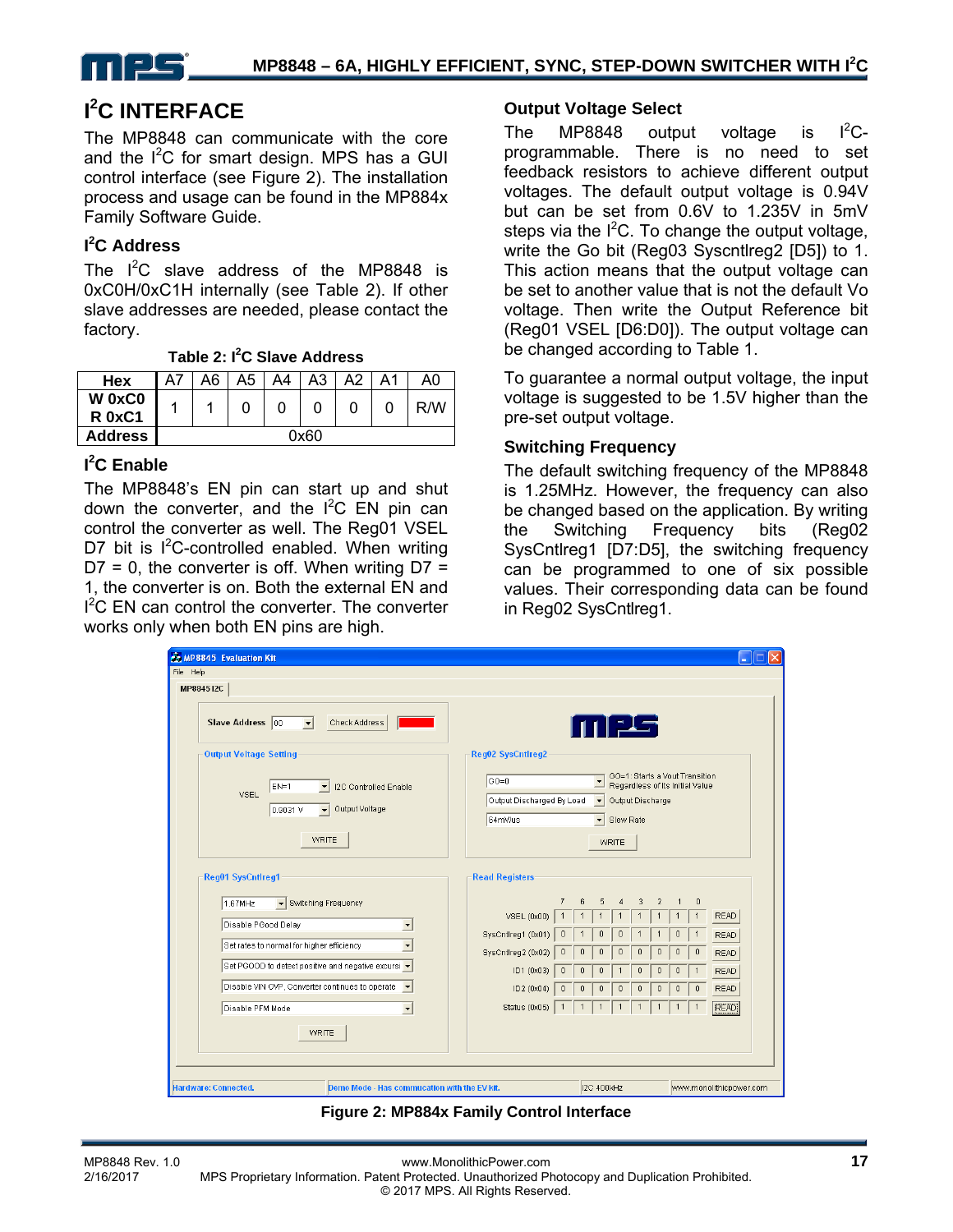

#### **PG Configuration**

The MP8848 has an option to use the PG LOHI function. This function can be written in the PG LOHI bit (Reg02 Syscntlreg1 [D2]). The default value is 1, where PG senses both a positive and negative excursion of Vo from the reference. If writing this bit to 0, PG only senses a negative voltage excursion of Vo from the reference.

#### **Input Over-Voltage Protection (OVP)**

The MP8848 has an option to use the VIN\_OVP function. This function can be written in the VIN OVP bit (Reg02 Syscntlreg1 [D1]). The default value is 0, where the VIN\_OVP function is enabled. When VIN is higher than 6.3V, the converter is disabled. After VIN recovers to 6.2V, the converter restarts. If the VIN\_OVP bit is set to 1, VIN OVP is disabled. The converter will not stop, even if VIN exceeds its safe range.

#### **Forced Continuous Conduction Mode (CCM)**

The MP8848 has auto-pulse-frequency modulation (PFM) mode and forced continuous conduction mode (CCM). This function can be written in the Mode bit (Reg02 Syscntlreg1 [D0]). The default value is 0, where auto-PFM mode is selected. Considering a smaller Vo ripple and regulation for a full load range, forced CCM is recommended. Set this bit to 1 to disable PFM mode.

#### **Output Discharge**

The MP8848 has an output discharge function. Writing the Out-dis bit (Reg03 SysCntlreg2 [D4]) can change the output discharge mode. The default value is 1. Discharge the internal Vo resistance when EN is low. Writing  $D4 = 1$  can enable the function, and then the output voltage can be discharged by the internal pull-down resistance.

#### **Output Voltage Transition Slew Rate**

When the output voltage switches from low to high or from high to low, the transition slew rate can differ. There are two possible values for selection. Through writing the Slew Rate bits (Reg03 Syscntlreg2 D2), the transition slew rate can be set at one possible value based on the application. The internal reference follows the set slew rate, but the output voltage slew rate does not always follow the internal reference. Considering the output capacitor and inductor, the actual output voltage slew rate should be a little slower.

#### **AVIN Multi-Use**

The MP8848's AVIN pin has multi-usage. When the P3 Enable bit (Reg03 SysCntlreg2 D1) is 0, AVIN is an internal analog supply. When the P3 Control bit (Reg03 sysCntlrge2 D1) is 1, the P3 voltage is controlled by the P3 Set bit (Reg03 sysCntlrge2 D0). The P3 voltage is high if  $D0 =$ 0; otherwise, the P3 voltage is low (see Table 3).

**Table 3: AVIN Multi-Use** 

| Ŋ1 | D٥ | <b>AVIN</b>            |
|----|----|------------------------|
|    |    |                        |
|    |    | Internal analog supply |
|    |    | Forced to 1            |
|    |    | Forced to 0            |

### **I 2 C Register Hold On**

The MP8848 has a special function: the  $I^2C$ register can hold on after EN changes low. The updated register can be held for later application conditions, even if the external EN pulls low.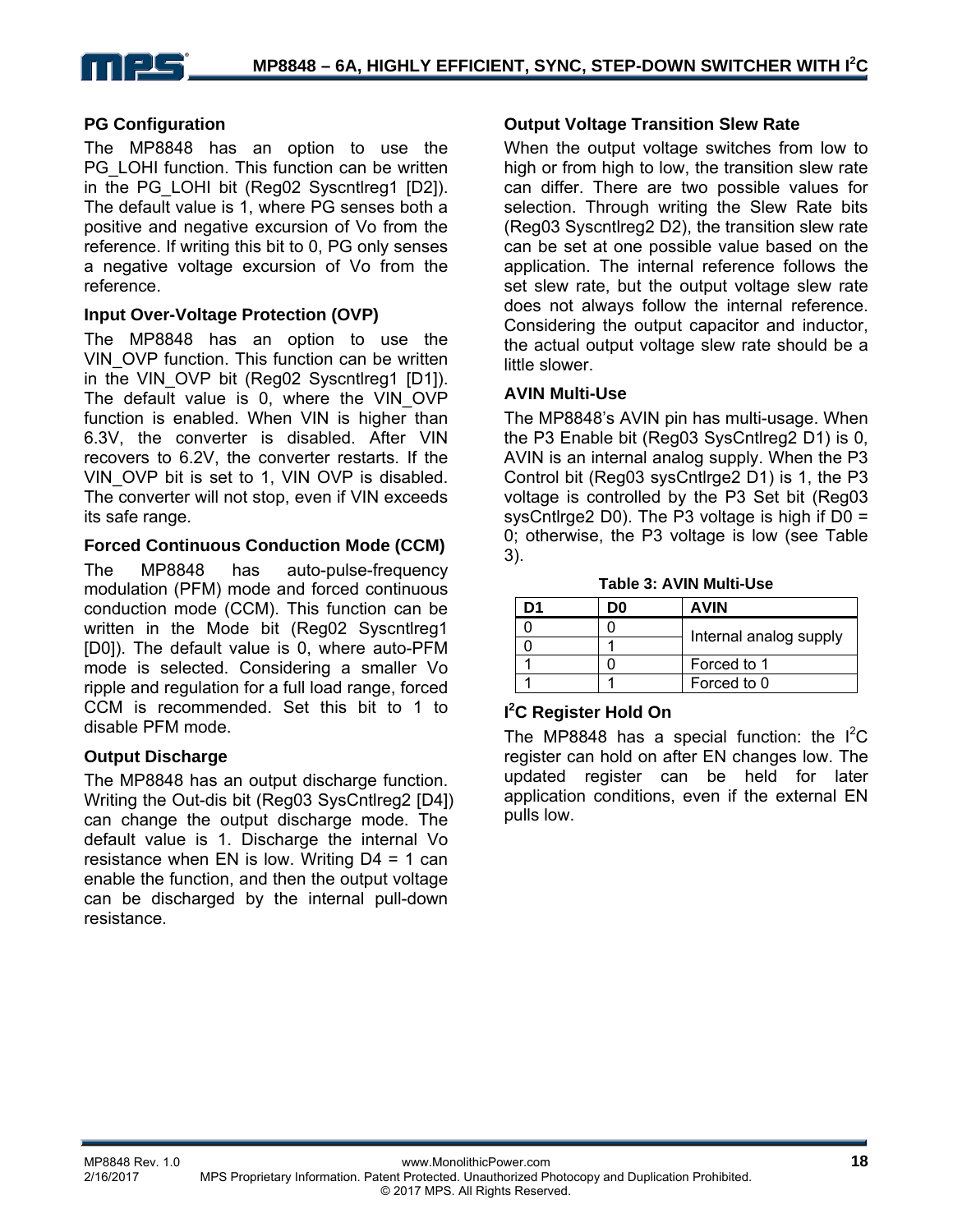# **TYPICAL APPLICATION CIRCUITS**



**Figure 3: Application Circuit**